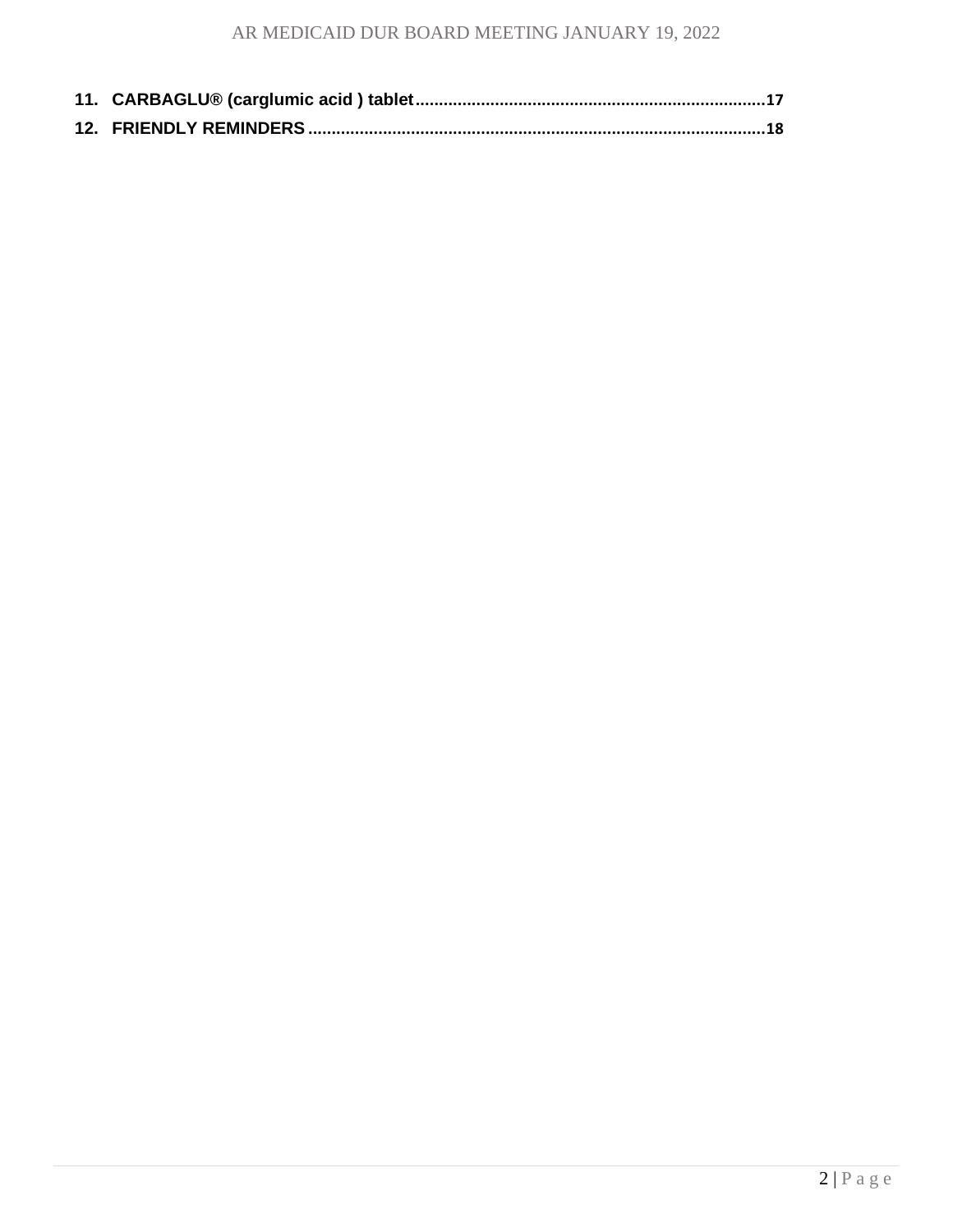# <span id="page-2-0"></span>**I. [ANNOUNCEMENTS](#page-0-0)**

# <span id="page-2-1"></span>**A. [POLYPHARMACY EDITS](#page-0-0)**

Effective April 18, 2022, concomitant fills for any of the following will prompt a severity level 3 drug to drug interaction message at point-of-sale requiring the pharmacy to override the DUR rejection with approved DUR codes.

- Opioid and antipsychotics
- Opioid and gabapentin
- Opioid and muscle relaxers
- Opioid and sedative hypnotics

PA restrictions will remain in place.

The following codes can be used to override the DUE rejection. **Response for Service Code:** Drug-Drug (DD) **Professional Service Code**: M0, P0, or R0 **Result of Service:** 1A, 1B, 1C, 1D, 1E, 1F, 1G, 2A, or 2B

# <span id="page-2-2"></span>**B. [COVID-19 VACCINATION UPDATES](#page-0-0)**

**\*Review the Department of Human Services COVID response page for updates to any new billing guidance. Updates for Providers - [Arkansas Department of](https://humanservices.arkansas.gov/covid-19/dhs-response-to-covid-19/updates-for-providers/) Human Services**

# <span id="page-2-3"></span>**C. [MEDICAID SLOT UPDATE](#page-0-0)**

Act 758 is scheduled to go into effect Jan. 1, 2022. All adult Medicaid clients age 21 and older who are in the fee-for-service Medicaid program will be able to get up to six (6) prescriptions paid for by Medicaid, with five (5) classes of medication that will not count toward that limit. Extension of benefits will no longer be needed. The previous exceptions that do not count towards the limit still apply, which are birth control pills, contraceptives, medications used to treat opioid use disorder, and smoking cessation products. The new medication types that do not count toward the limit of six (6) are:

- High blood pressure agents
- High cholesterol agents
- Bleeding disorder agents
- Diabetes drugs
- Inhalers for breathing disorders

The previous prescription limit of five (5) times filled or not allowed to be filled beyond six (6) months after the date of the original issue is also no longer in effect. All prescription refill allowances will be in accordance with State and Federal guidelines.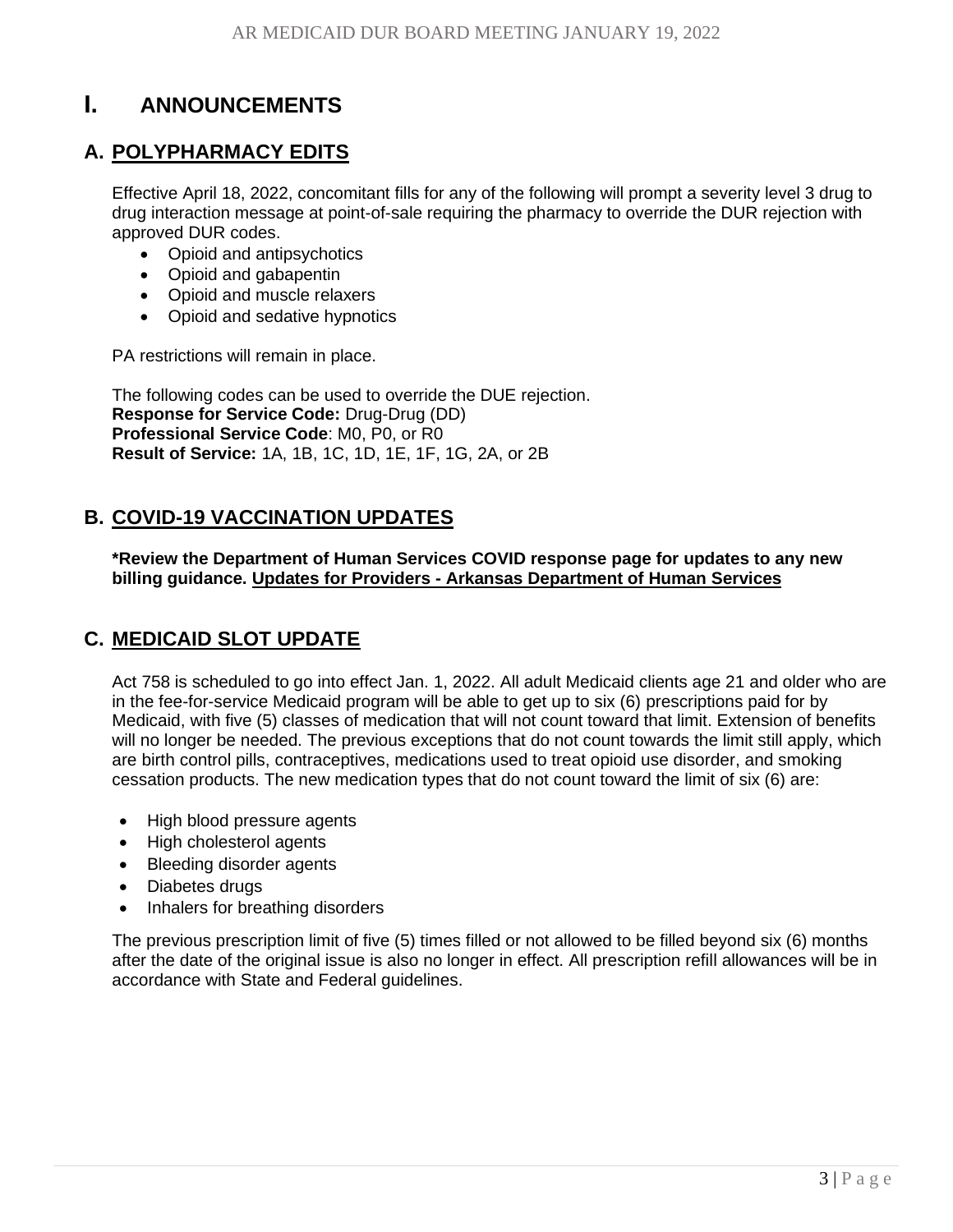<span id="page-3-0"></span>**EFFECTIVE APRIL 1, 2022:**

# **II. [PREFERRED DRUG LIST \(PDL\):](#page-0-0)**

# <span id="page-3-1"></span>**1. [ANTICONVULSANTS \(new PDL class\)](#page-0-0)**

**NOTE: Patients compliant on a non-preferred agent will be able to continue that medication without a PA if there is a claim in their Medicaid profile in the previous 60 days.**

**Many anticonvulsants have criteria established. See the notations below for clarification. Anticonvulsants have quantity limits as well based on the manufacturer's package inserts and support in MicroMedex.**

**\*Point-of-sale criteria \*\*Follows NPO rules (**either <7 years of age **OR** NPO within the past 365 days**) \*\*\*Manual review criteria**

#### **PREFERRED AGENTS**

- Carbamazepine chew tablet (generic for Tegretol®) **\*\***
- Carbamazepine tablet (generic for Tegretol®)
- Clobazam suspension (generic for Onfi®) **\*\***
- Clobazam tablet (generic for Onfi®)
- Diastat Acudial® (diazepam) **BRAND ONLY\***
- Diastat® Rectal Gel (diazepam) **BRAND ONLY\***
- Divalproex DR tablet (generic for Depakote DR®)
- Divalproex ER tablet (generic for Depakote ER®)
- Ethosuximide capsule (generic for Zarontin®)
- Gabapentin capsule/tablet (generic for Neurontin®)
- Lamictal® tablet (lamotrigine) **BRAND ONLY**
- Levetiracetam solution (generic for Keppra®) **\*\***
- Levetiracetam tablet (generic for Keppra®)
- Nayzilam® nasal spray (midazolam) **\***
- Oxcarbazepine tablet (generic for Trileptal®)
- Phenytoin capsule (generic for Dilantin<sup>®</sup>)
- Pregabalin capsule (generic for Lyrica®)
- Primidone tablet (generic for Mysoline®)
- Qudexy XR® capsule (topiramate)
- Sabril® Powder Packet (vigabatrin) **BRAND ONLY**
- Sabril® tablet (vigabatrin) **BRAND ONLY**
- Tegretol® suspension (carbamazepine) **BRAND ONLY\*\***
- Topiramate tablet (generic for Topamax®)
- Trileptal® suspension (oxcarbazepine) **BRAND ONLY\*\***
- Valproic Acid capsule (generic for Depakene®)
- Valproic acid solution (generic for Depakene®) **\*\***
- Valtoco® nasal spray (diazepam) **\***
- Zonisamide capsule (generic for Zonegran®)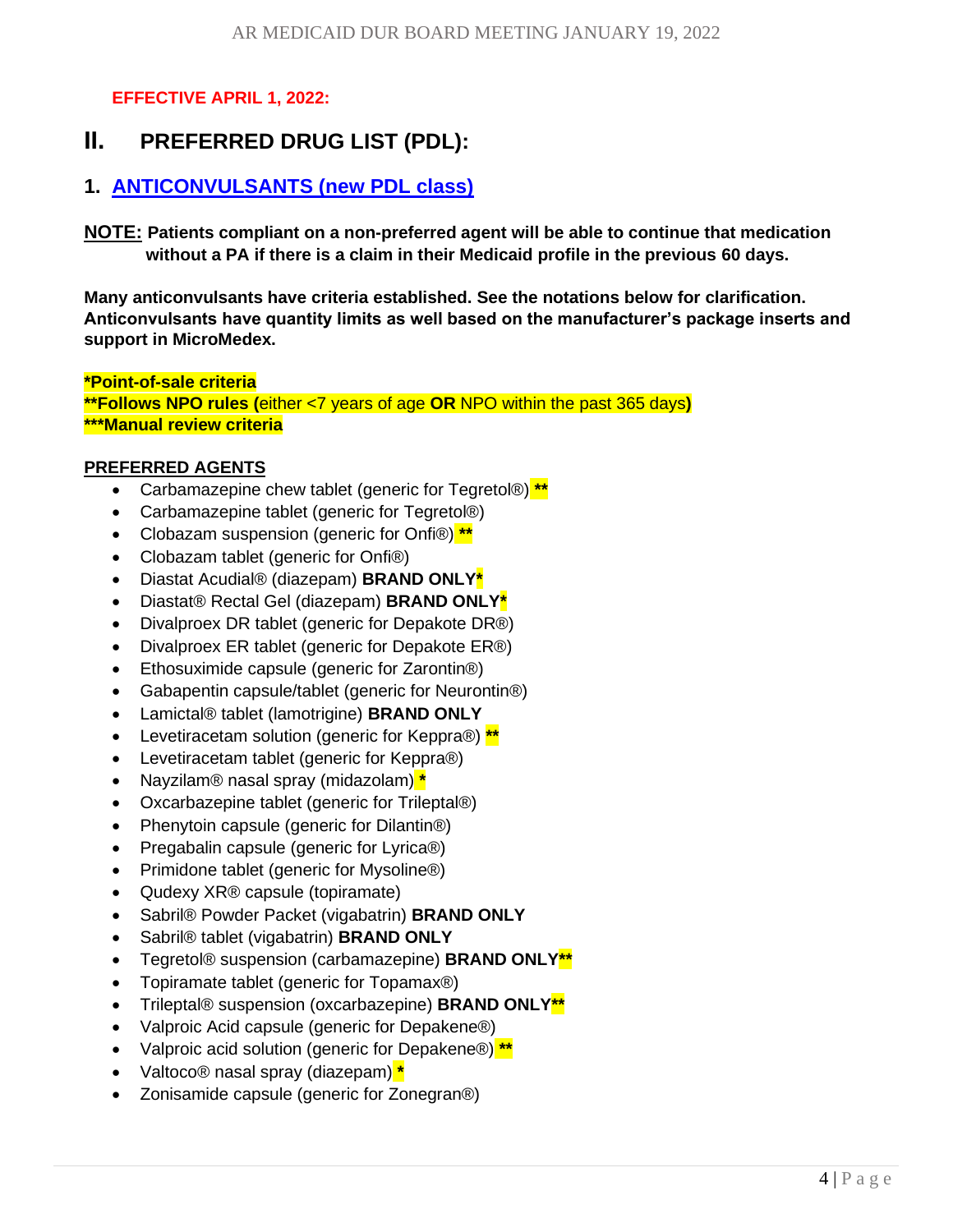#### **NON-PREFERRED AGENTS**

- Aptiom® (eslicarbazepine acetate)
- Banzel® suspension (rufinamide)
- Banzel® tablet (rufinamide)
- Briviact<sup>®</sup> solution (brivaracetam)
- Briviact® tablet (brivaracetam)
- Carbamazepine ER capsule (generic for Carbatrol®)
- Carbamazepine ER tablet (generic for Tegretol XR®)
- Carbamazepine suspension (generic for Tegretol®)
- Carbatrol ER® capsule (carbamazepine)
- Celontin® capsule (methsuximide)
- Depakote DR® tablet (divalproex)
- Depakote ER® tablet (divalproex)
- Depakote® sprinkle capsule (divalproex)
- Diacomit® capsule (stiripentol)
- Diacomit® powder packet (stiripentol)
- Diazepam rectal device (generic for Diastat Acudial®)
- Diazepam rectal gel (generic for Diastat®)
- Dilantin® capsule (phenytoin)
- Dilantin® Infatab tablet (phenytoin)
- Dilantin® suspension (phenytoin)
- Divalproex sprinkle capsule (generic for Depakote®)
- Elepsia XR® tablet (levetiracetam)
- Epidiolex® solution (cannabidiol)**\*\*\***
- Eprontia® solution (topiramate)
- Equetro® capsule (carbamazepine)
- Ethosuximide solution (generic for Zarontin®)
- Felbamate suspension (generic for Felbatol®)
- Felbamate tablet (generic for Felbatol®)
- Felbatol<sup>®</sup> suspension (felbamate)
- Felbatol® tablet (felbamate)
- Fintepla® solution (fenfluramine)**\*\*\***
- Fycompa® suspension (perampanel)
- Fycompa® tablet (perampanel)
- Gabitril® tablet (tiagabine)
- Keppra® solution (levetiracetam)
- Keppra® tablet (levetiracetam)
- Keppra XR® tablet (levetiracetam)
- Lamictal® dispersible tablet (lamotrigine)
- Lamictal® dose pack (lamotrigine)
- Lamictal® ODT dose pack (lamotrigine)
- Lamictal® ODT tablet (lamotrigine)
- Lamictal® XR tablet (lamotrigine ER)
- Lamictal® XR dose pack (lamotrigine)
- Lamotrigine dispersible tablet (generic for Lamictal®)
- Lamotrigine dose pack (generic for Lamictal®)
- Lamotrigine ER tablet (generic for Lamictal XR®)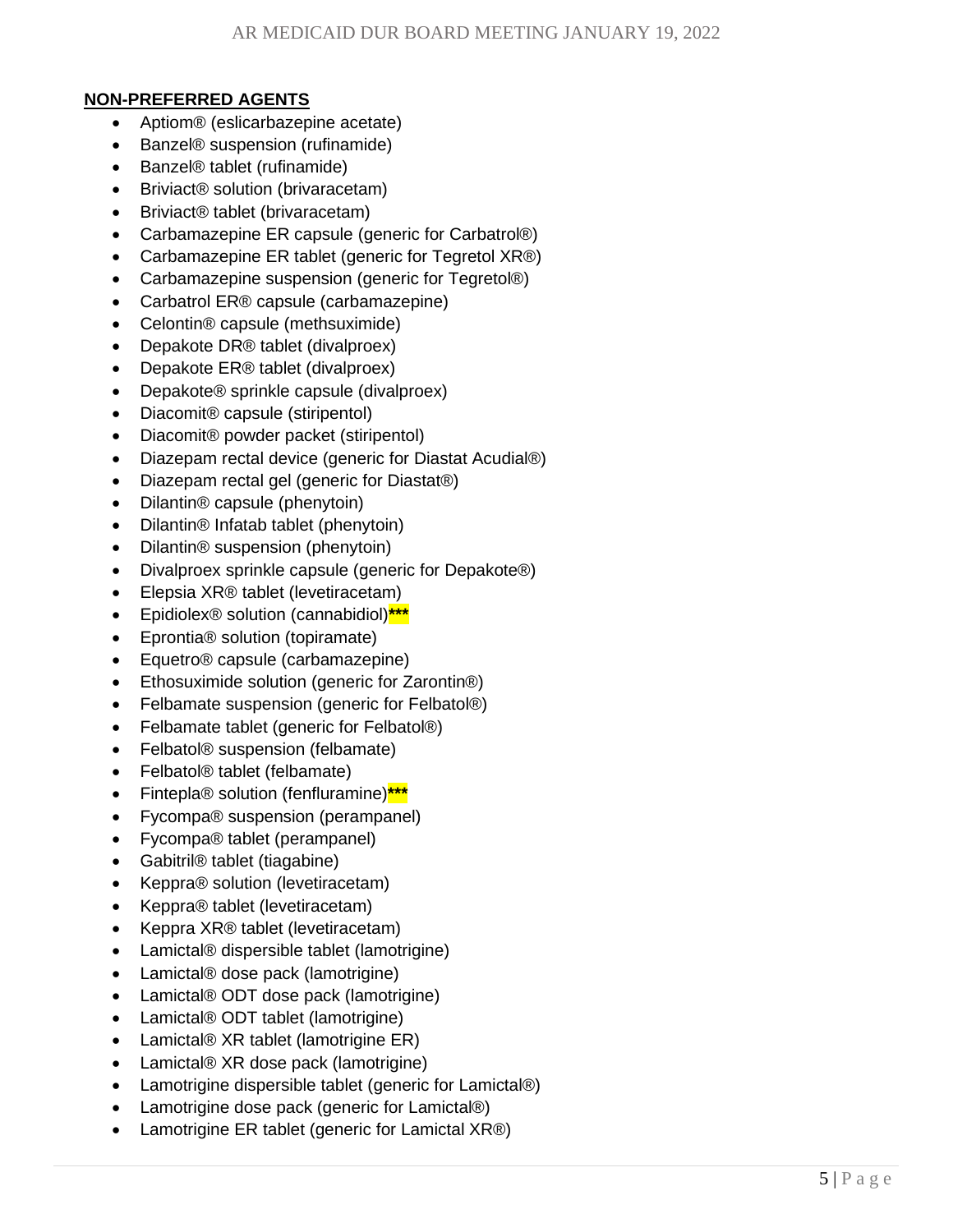- Lamotrigine ODT dose pack (generic for Lamictal®)
- Lamotrigine ODT tablet (generic for Lamictal®)
- Lamotrigine tablet (generic for Lamictal®)
- Levetiracetam ER tablet (generic for Keppra XR®)
- Mysoline<sup>®</sup> tablet (primidone)
- Onfi® suspension (clobazam)
- Onfi® tablet (clobazam)
- Oxcarbazepine suspension (generic for Trileptal®)
- Oxtellar XR® tablet (oxcarbazepine)
- Phenobarbital elixir
- Phenobarbital tablet
- Phenytek® capsule (phenytoin ER)
- Phenytoin chew tablet (generic for Dilantin Infatab<sup>®)</sup>
- Phenytoin ER capsule (generic for Phenytek®)
- Phenytoin suspension (generic for Dilantin®)
- Rufinamide suspension (generic for Banzel®)
- Rufinamide tablet (generic for Banzel®)
- Spritam® tablet (levetiracetam)
- Sympazan® film (clobazam)**\*\*\***
- Tegretol® tablet (carbamazepine)
- Tegretol XR® tablet (carbamazepine ER)
- Tiagabine tablet (generic for Gabitril®)
- Topamax® sprinkle (topiramate)
- Topamax® tablet (topiramate)
- Topiramate ER capsule (generic for Qudexy®)
- Topiramate sprinkle (generic for Topamax® sprinkle)
- Trileptal® tablet (oxcarbazepine)
- Trokendi XR® capsule (topiramate)
- Vigabatrin powder pack (generic for Sabril®)
- Vigabatrin tablet (generic for Sabril®)
- Vimpat® solution (lacosamide)
- Vimpat® tablet (lacosamide)
- Vimpat® tablet dose pack (lacosamide)
- Xcopri® tablet (cenobamate)
- Xcopri® titration pack (cenobamate)
- Zarontin® capsule (ethosuximide)
- Zarontin® solution (ethosuximide)

### **EFFECTIVE APRIL 15, 2022**

# <span id="page-5-0"></span>**2. [IMMUNE GLOBULINS \(new PDL class\)](#page-0-0)**

 **NOTE: Placement of the immune globulins on the PDL only impacts pharmacy claims. Medical claims may have different preferred medications and/or criteria. Patients compliant on a non-preferred agent will be able to continue that medication without a PA if there is a claim in their Medicaid profile in the previous 45 days.**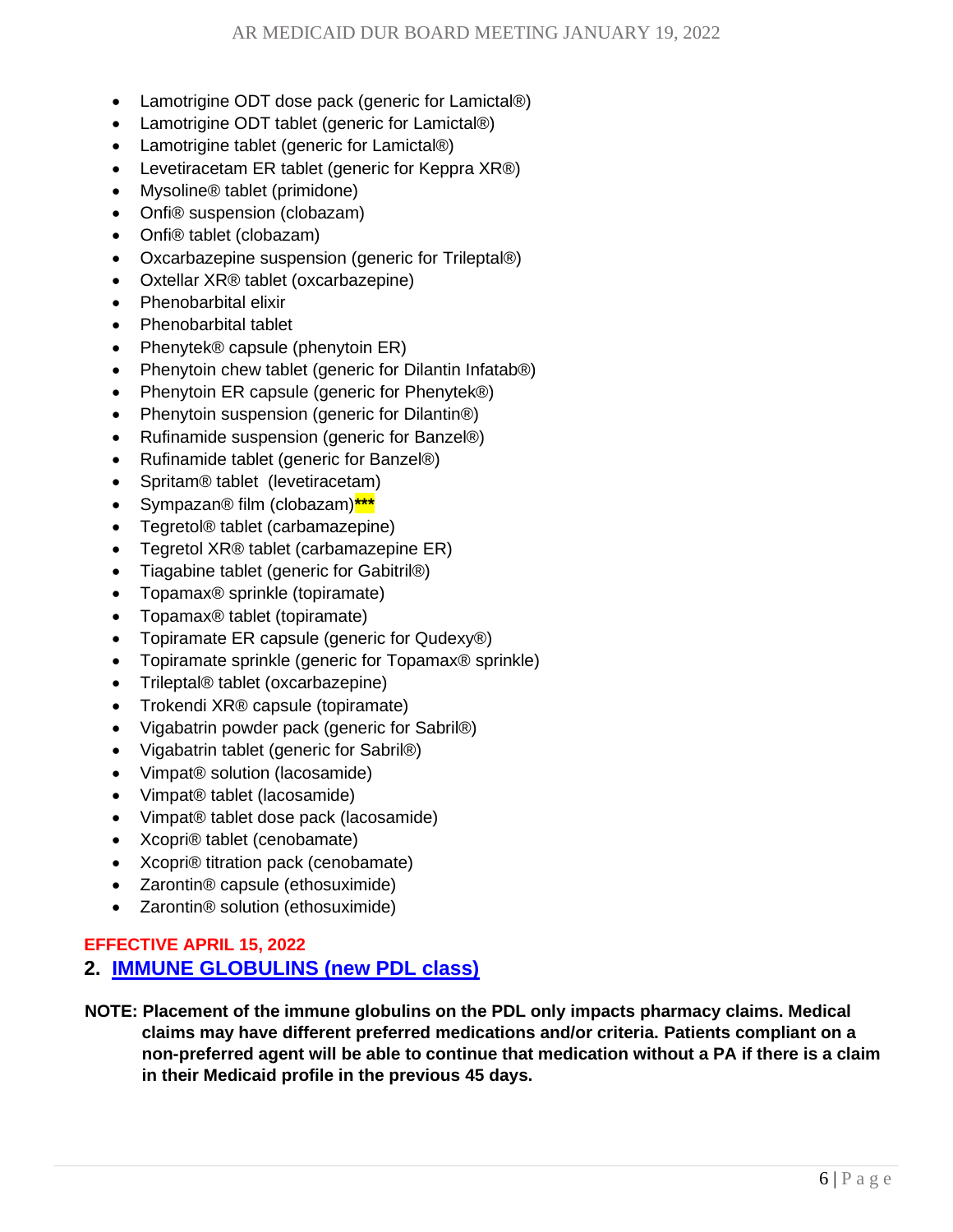#### **PREFERRED AGENTS**

- Gammagard<sup>®</sup> Liquid vial
- Gamunex-C® vial
- Hizentra® vial **(NOT SYRINGE)**

#### **NON-PREFERRED AGENTS**

- Asceniv™ vial
- Bivigam® vial
- Cutaquig® vial
- Cuvitru® vial
- Cytogam® vial
- Flebogamma Dif<sup>®</sup> vial
- Gamastan® S-D vial
- Gamastan® vial
- Gammagard® S-D vial
- Gammaked™ vial
- Gammaplex® vial
- Hizentra® syringe
- HyperRHO® S-D syringe
- Hyqvia® vial
- Hyqvia IG Component® vial
- MICRhoGAM® Ultra-filtered plus syringe
- Octagam® vial
- Panzyga® vial
- Privigen<sup>®</sup> vial
- RhoGAM® Ultra-filtered plus syringe
- Rhophylac<sup>®</sup> syringe
- WinRho® SDF vial
- <span id="page-6-0"></span>• Xembify<sup>®</sup> vial

# **III. [PRIOR AUTHORIZATION DRUG CRITERIA \(NEW OR](#page-0-0) REVISED):**

## <span id="page-6-1"></span>**1. PALFORZIA® [\(peanut powder\)](#page-0-0)**

PALFORZIA is a type of oral immunotherapy that is approved for use in treating peanut allergies. It is a daily medication that may reduce symptoms in some people who have a peanut allergy. There is no sufficient new data to warrant changing the current criteria. The criteria will remain as below:

- Recipient must be ≥ 4 years of age and ≤ 17 years of age to initiate treatment; **AND**
- Recipient must have a confirmed diagnosis of a peanut allergy; **AND**
- Prescriber must be an Allergy and Immunology specialist; **AND**
- Prescriber, clinic, pharmacy, and recipient must be enrolled in the Risk Evaluation and Mitigation Strategy (REMS) program and remain compliant with program requirements; **AND**
- Prescriber must attest that the recipient has been counseled to continue a peanut-avoiding diet as this medication is for accidental exposure to peanuts; **AND**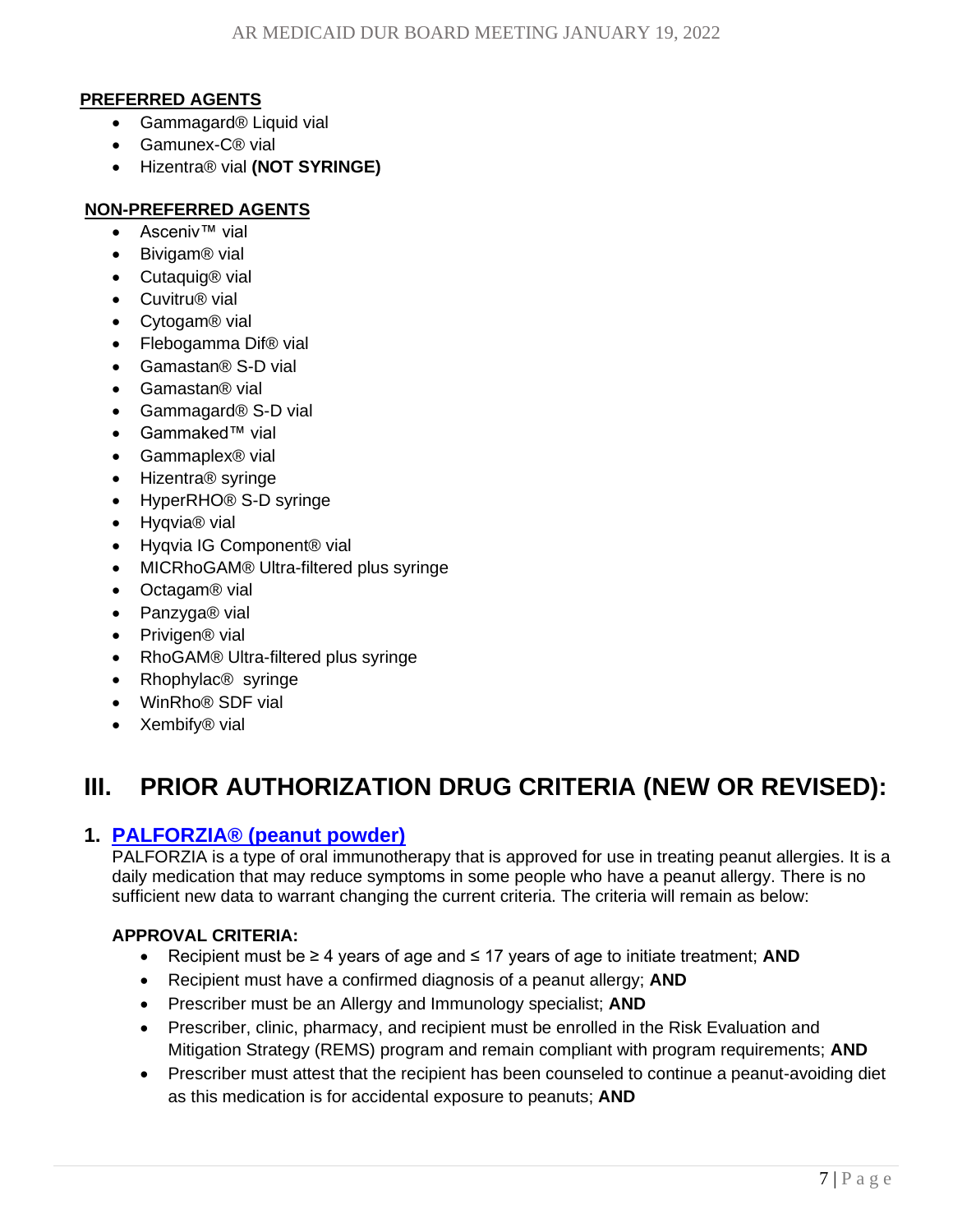- Recipient must continue to have injectable epinephrine on hand with a pharmacy claim within the last year; **AND**
- Prescriber must require Initial Dose Escalation and first dose of each up-dosing stage to occur in the office to monitor for anaphylaxis for at least 60 minutes and provide a plan on how to manage potential anaphylaxis reactions while in the office; **AND**
- Prescriber should provide the following:
	- o Current chart notes; **AND**
	- $\circ$  Documentation of a systemic reaction to peanuts AND at least one of the following:
		- Positive serum immunoglobulin E (IgE) to peanuts within the past 12 months; **OR**
		- Skin prick test (SPT) to peanut with a mean wheal diameter of  $\geq 8$ mm compared to control; **OR**
		- Documented reaction to peanut upon supervised oral food challenge at a dose of  $\leq$ 100 mg peanut protein (≤ 200 mg peanut flour).
- PAs will be approved for 2 months at a time with correct dosages per the taper. Compliance, response to therapy, and tolerance will be reviewed on renewal request.

- Recipient does not meet the FDA approved indication **OR** have a diagnosis supported in the official Compendia; **OR**
- Recipient has uncontrolled asthma, markedly compromised lung function, severe mast cell disorder or cardiovascular disease (decreased ability to survive anaphylaxis); **OR**
	- $\circ$  Uncontrolled asthma is defined per the 2007 NHLBI, and involves: asthma symptoms throughout the day, nighttime awakenings often (7x/week), poor lung function (FEV1 < 60% predicted; FEV1/FVC reduced > 5%), extreme limitation on normal activity, and the need to use a short-acting beta agonist (rescue inhaler) several times a day.
- Recipient has suspected eosinophilic esophagitis and/or other eosinophilic gastrointestinal disease; **OR**
- Recipient cannot tolerate doses up to and including the 3 mg dose during Initial Dose Escalation; **OR**
- Recipient had a severe or life-threatening anaphylaxis within the previous 60 days.

### **CONTINUATION CRITERIA:**

- Recipient's Medicaid profile will be reviewed for compliance for PA renewal; **AND**
- Prescriber should submit current chart notes with response/tolerance to medication; **AND**
- PA renewals for maintenance dosing may be approved for 3-6 months depending on length of proven tolerance.

## <span id="page-7-0"></span>**EFFECTIVE APRIL 18, 2022:**

# **2. [QUETIAPINE POINT-OF-SALE EDIT](#page-0-0)**

### **CURRENT INDICATIONS (as of 2/23/2022):**

- Acute treatment of schizophrenia in patients ≥13 years of age
- Bipolar I disorder
	- o Acute treatment of manic episodes in patients ≥10 years of age
		- Monotherapy
		- Adjunct to lithium or divalproex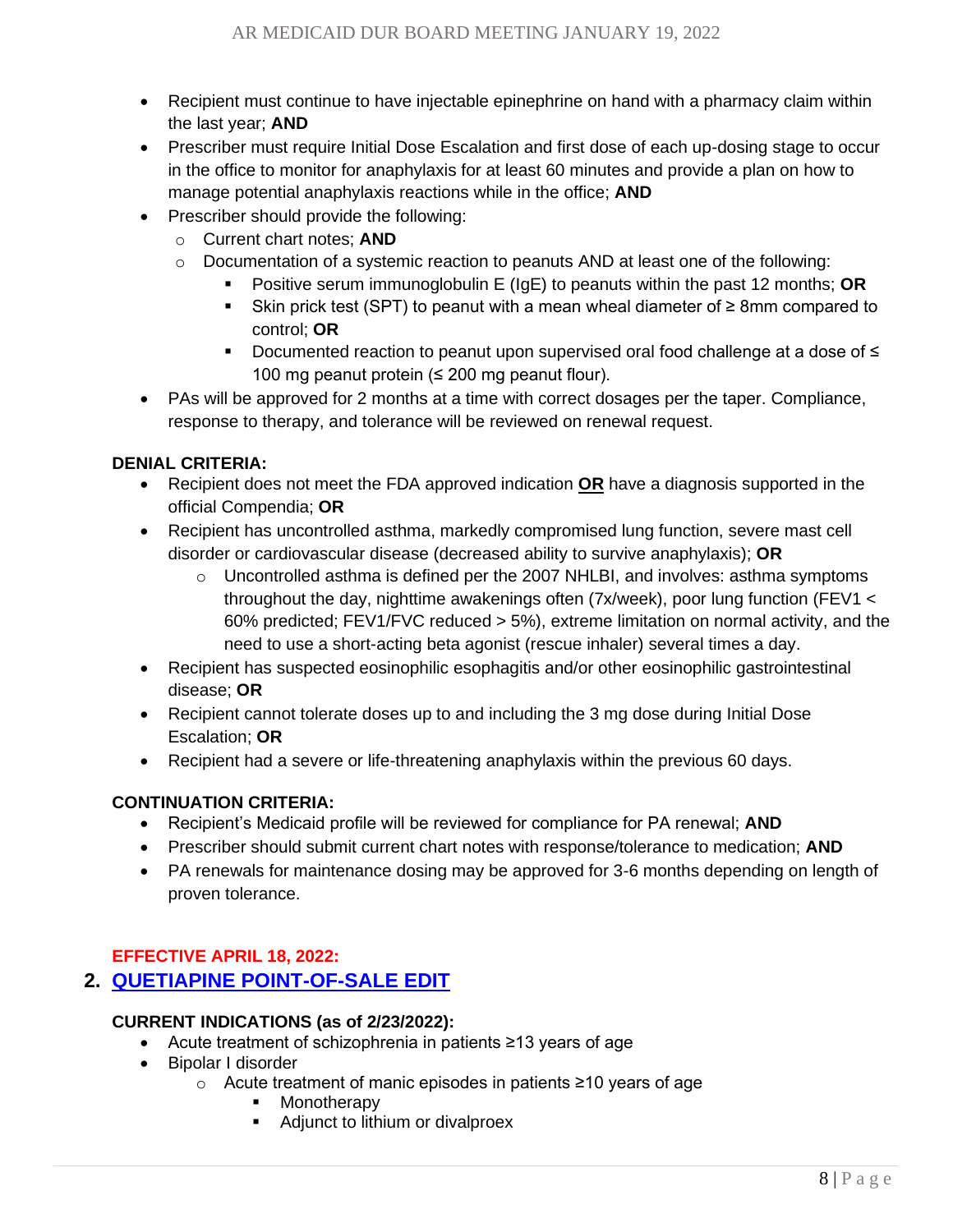- o Monotherapy for acute treatment of depressive episodes in adults
- Maintenance treatment as adjunct to lithium or divalproex in adults
- Bipolar II disorder—Monotherapy for acute treatment of depressive episodes in adults

#### **POINT-OF-SALE CRITERIA:**

- Recipients <18 years of age will not be included in this POS edit
- If the recipient does not meet one of the POS criteria, a prior authorization request must be submitted including the following:
	- o Current chart notes
	- o Previous medication therapies
	- $\circ$  Medical necessity for the off-label use (If the request is for sedation, provide the medical necessity over other medications that can be used for sleep such as melatonin, trazodone, and alpha blockers.)

**Criterion 1:** Recipient has a billed diagnosis in the past two years for one of the following:

- o Schizoaffective disorder
- o Schizophrenia
- o Bipolar I disorder
- o Bipolar II disorder
- o Unspecified bipolar and related disorder
- o Unspecified schizophrenia spectrum and other psychotic disorders
- o Delusional disorder
- **Criterion 2:** Recipient has a paid pharmacy claim in their Medicaid drug history for quetiapine in the last 120 days

#### <span id="page-8-0"></span>**EFFECTIVE APRIL 1, 2022:**

## **3. [RESCUE SEIZURE MEDICATIONS](#page-0-0)**

#### **INDICATIONS:**

VALTOCO® is indicated for the acute treatment of intermittent, stereotypic episodes of frequent seizure activity (i.e., seizure clusters, acute repetitive seizures) that are distinct from a patient's usual seizure pattern in patients with epilepsy 6 years of age and older.

NAYZILAM® is indicated for the acute treatment of intermittent, stereotypic episodes of frequent seizure activity (i.e., seizure clusters, acute repetitive seizures) that are distinct from a patient's usual seizure pattern in patients with epilepsy 12 years of age and older.

DIASTAT® rectal gel is intended for the acute treatment of intermittent, stereotypic episodes of frequent seizure activity (i.e., seizure clusters, acute repetitive seizures) that are distinct from a patient's usual seizure pattern in patients with epilepsy 2 years of age and older.

### **UPDATED CRITERIA: (Criteria was changed slightly to incorporate the PDL preferred agents.)**

- Point-of-sale criteria for VALTOCO, DIASTAT, and NAYZILAM
	- o Recipient must have a billed diagnosis of seizures in the last 2 years; **AND**
	- $\circ$  Recipient must have a Medicaid paid pharmacy claim for an antiepileptic in the previous 2 months; **AND**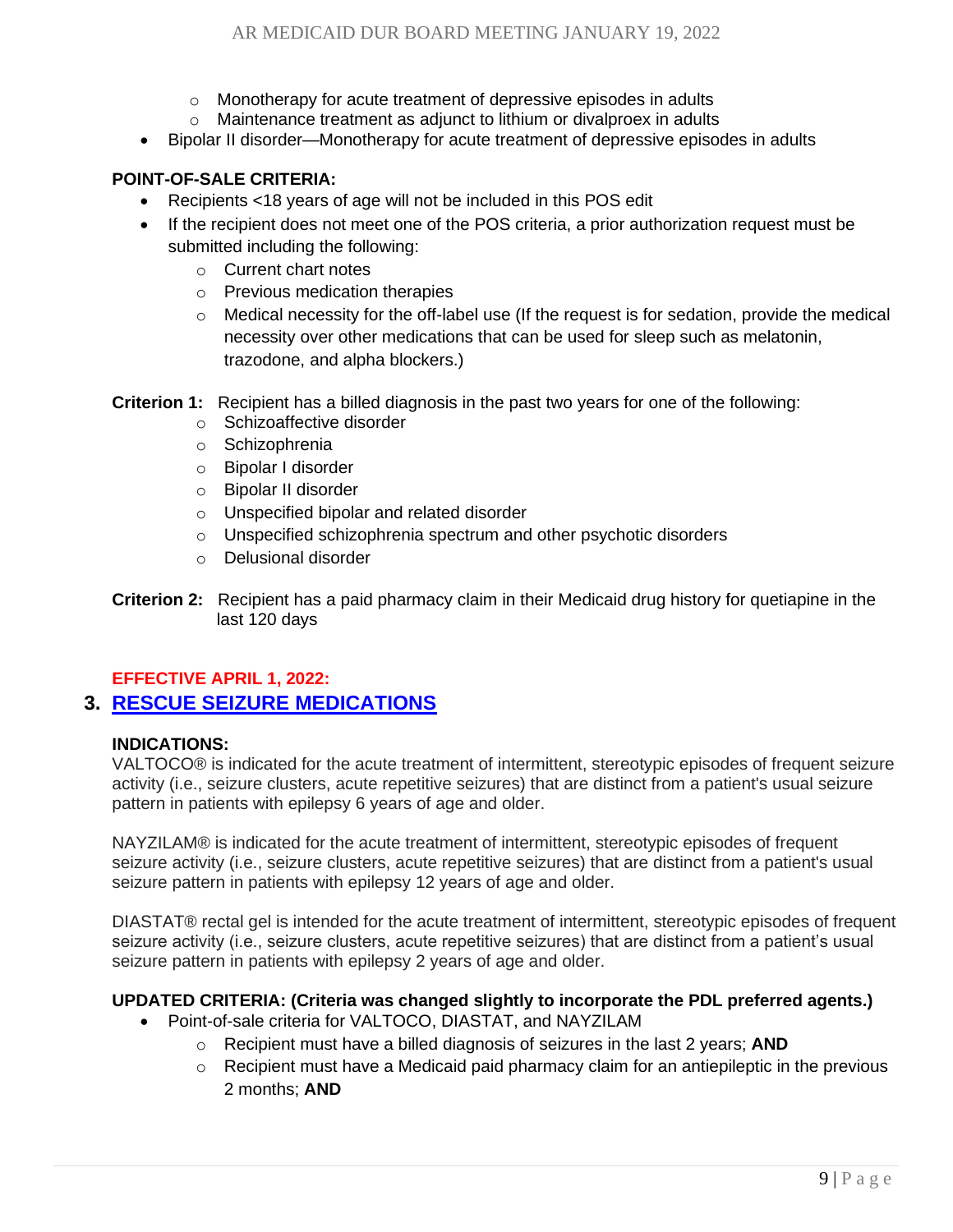- o Recipients must be ≥6 years of age to receive VALTOCO; ≥2 years of age to receive DIASTAT rectal gel; ≥12 years of age to receive NAYZILAM; **AND**
- o If the recipient has >2 consecutive months of paid pharmacy claims for NAYZILAM, VALTOCO, and/or DIASTAT rectal gel, a prior authorization will be required.
- Recipients that do not meet the above criteria will require a prior authorization
	- $\circ$  Prescriber must be a neurologist or in consultation with a neurologist and must submit the following:
		- Current chart notes with documentation of seizure diagnosis with seizure clusters or acute repetitive seizures that are distinct from the usual seizure pattern; **AND**
		- **Documentation of current medication list; AND**
		- Updated treatment plan if requiring  $>2$  consecutive months of rescue medication; **AND**
	- $\circ$  PA request may be denied if the recipient has any of the following:
		- Severe chronic cardio-respiratory disease (NAYZILAM request only); **OR**
		- History of acute narrow-angle glaucoma; OR
		- **EXECT** Taking moderate or strong CYP3A4 inhibitors
- Quantity edits: NAYZILAM—10 doses per month; VALTOCO—10 doses per month; DIASTAT— 3 doses per claim

### <span id="page-9-0"></span>**EFFECTIVE IMMEDIATELY:**

# **4. [KERENDIA®](#page-0-0) (finerenone) tablet**

#### **INDICATION:**

KERENDIA is indicated to reduce the risk of sustained eGFR decline, end-stage kidney disease, cardiovascular death, non-fatal myocardial infarction, and hospitalization for heart failure in adult patients with chronic kidney disease (CKD) associated with type 2 diabetes (T2D).

- Recipient must be ≥ 18 years of age; **AND**
- Recipient must have a diagnosis of Type 2 diabetes mellitus and chronic kidney disease **OR** a diagnosis consistent with FDA indications; **AND**
- Recipient must have one of the following to confirm the diagnosis of CKD with T2D:
	- o UACR of 30-300 mg/g, eGFR 25-60 mL/min/1.73m<sup>2</sup> , and diabetic retinopathy **OR**
	- o UACR of ≥ 300 mg/g and eGFR 25-75 mL/min/1.73m<sup>2</sup>
- Recipient must have been treated with an angiotensin-converting enzyme inhibitor (ACEI) or angiotensin receptor blocker (ARB) unless contraindicated and receiving treatment for diabetes based on treatment guidelines; **AND**
- Recipient must have tried and failed an aldosterone inhibitor unless contraindicated; **AND**
- Recipient must be a non-smoker or participating in a tobacco cessation program**; AND**
- Recipient must have controlled diabetes (HbA1c <9%) and blood pressure (BP < 130/85); **AND**
- Prescriber must submit the following:
	- o Current chart notes; **AND**
	- o Documentation of previous therapies; **AND**
	- o Current labs including Urinary Albumin-to-Creatinine Ratio (UACR), eGFR, and potassium level; **AND**
	- $\circ$  Medical necessity over other mineralocorticoid receptor antagonists available without a PA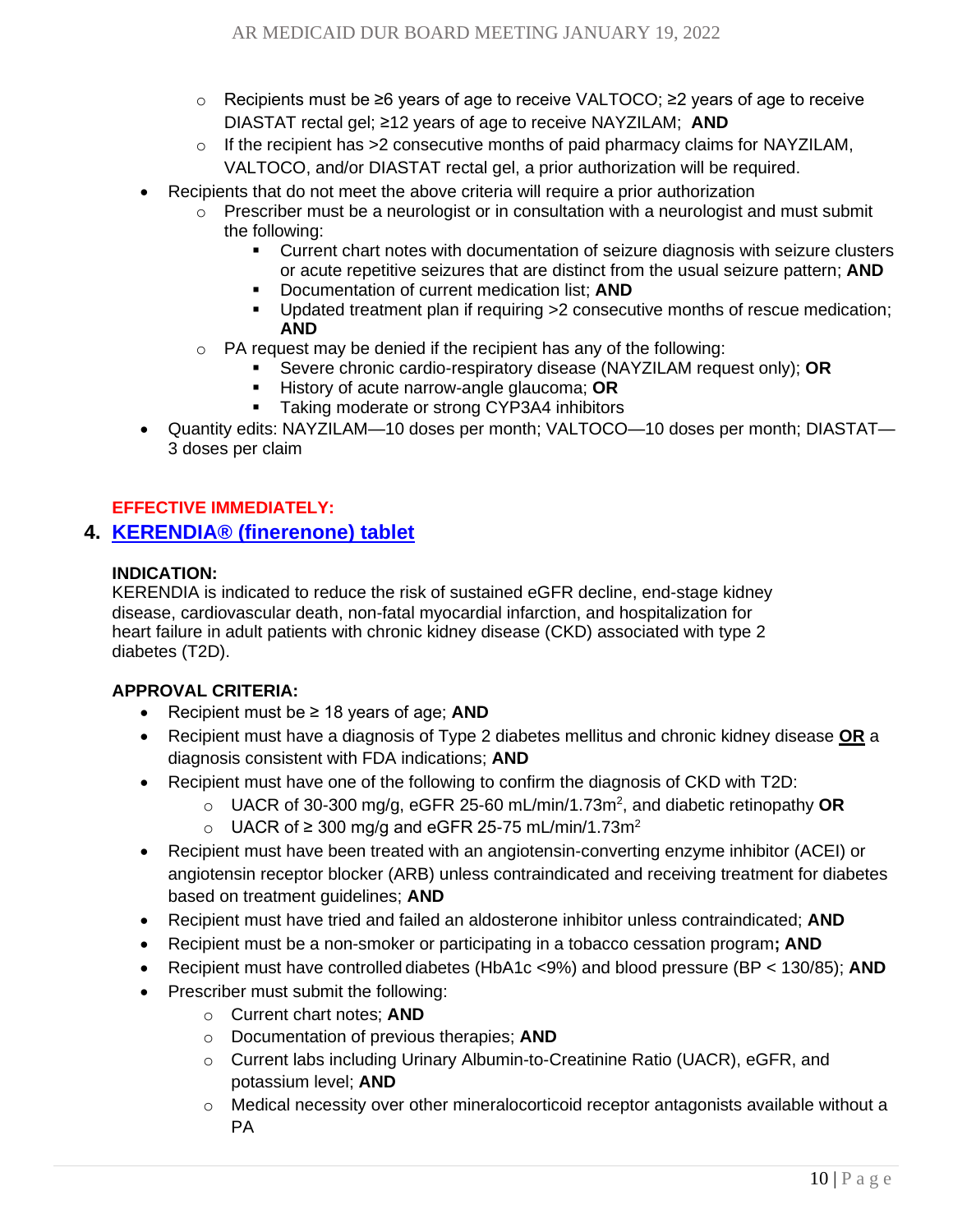• Initial approval for 3 months

#### **DENIAL CRITERIA:**

- Recipient does not meet approval criteria **OR** have a diagnosis supported on the official Compendia; **OR**
- Recipient has eGFR < 25 mL/min/1.73m<sup>2</sup>; OR
- Recipient's baseline serum potassium is > 5 mEq/L; **OR**
- Recipient is receiving concomitant strong CYP3A4 inhibitors (e.g., fluconazole) and strong or moderate CYP3A4 inducers (e.g., efavirenz, rifampicin); **OR**
- Recipient has been diagnosed with adrenal insufficiency (Addison's disease)

#### **CONTINUATION CRITERIA:**

- Recipient must demonstrate a decrease in UACR and sustained or improved eGFR after dose titration; **AND**
- Recipient must be a non-smoker; **AND**
- Recipient must have a potassium level that remains < 5.5 mEq/L; **AND**
- Prescriber must submit the following:
	- o Current chart notes; **AND**
	- o Current labs including UACR, eGFR, and potassium
- Approval for 6 months

#### **QUANTITY EDITS:**

- 20 mg--#31/ 31 days
- 10 mg--#31/ 31 days

### <span id="page-10-0"></span>**EFFECTIVE IMMEDIATELY:**

### **5. TAVNEOS™ [\(avacopan\) capsule](#page-0-0)**

#### **INDICATION:**

TAVNEOS is indicated as an adjunctive treatment of adult patients with severe active anti-neutrophil cytoplasmic autoantibody (ANCA)-associated vasculitis (granulomatosis with polyangiitis [GPA] and microscopic polyangiitis [MPA]) in combination with standard therapy including glucocorticoids. TAVNEOS does not eliminate glucocorticoid use.

- Recipient must be ≥18 years of age; **AND**
- Recipient must have a diagnosis of severe active anti-neutrophil cytoplasmic autoantibody (ANCA)-associated vasculitis with granulomatosis with polyangiitis (GPA) or microscopic polyangiitis (MPA) **OR** a diagnosis consistent with FDA indications; **AND**
- Recipient had previous therapy with an immunosuppressant (i.e., rituximab or cyclophosphamide) and corticosteroids based on treatment guidelines; **AND**
- Recipient must be concomitantly prescribed standard therapy; **AND**
- Prescriber must submit the following:
	- o Current chart notes; **AND**
	- o Documentation of previous therapy; **AND**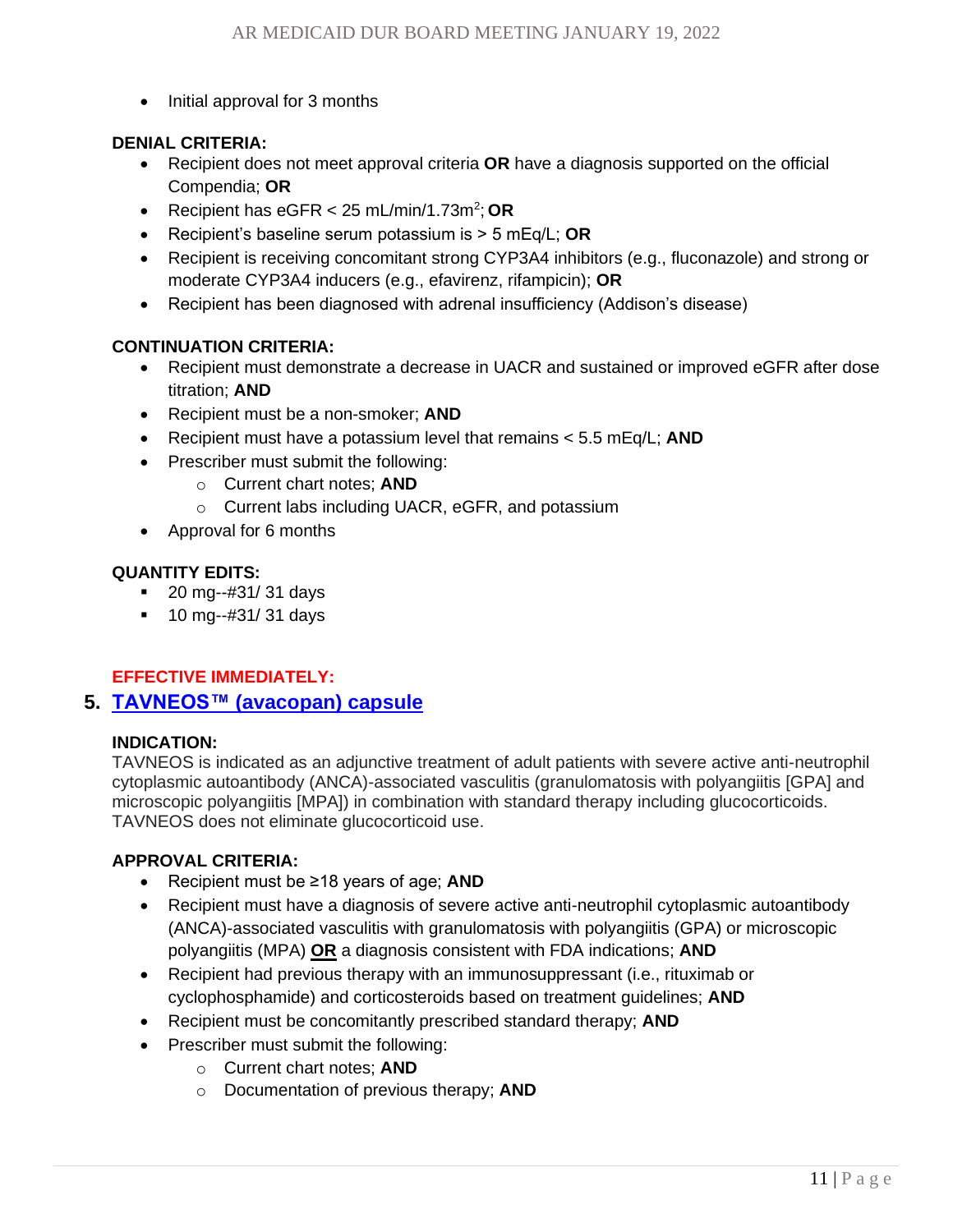- $\circ$  Current labs including positive ANCA test results, anti-PR3 and anti-MPO if available, baseline LFTs, and Hepatitis B serology (HBsAg and anti-HBc); **AND**
- o If available, chest x-ray or CT scan results used for diagnosis confirmation; **AND**
- o If available, biopsy reports used for diagnosis confirmation

- Recipient does not meet approval criteria **OR** have a diagnosis supported on the official Compendia; **OR**
- Recipient has severe hepatic impairment OR AST/ALT >5X ULN OR AST/ALT >3X ULN with bilirubin >2X ULN; **OR**
- Recipient should avoid the use of CYP3A4 inhibitors (e.g., ketoconazole, cyclosporine, erythromycin) if possible. If concomitant use is required, TAVNEOS dose should be decreased to 30 mg once daily; **OR**
- Recipient develops reactivation of HBV while on TAVNEOS; **OR**
- Recipient has an active, serious infection including localized infections; **OR**
- Recipient is pregnant or breastfeeding

### **CONTINUATION CRITERIA:**

- Recipient demonstrates a therapeutic response with disease stability and/or improvement; **AND**
- Recipient has achieved remission by week 52 of therapy (based on length of the clinical trial); **AND**
- Recipient is compliant on TAVNEOS and standard therapy**; AND**
- Prescriber must submit the following:
	- o Current chart notes; **AND**
	- o Current labs including LFTs; **AND**
	- o Documentation of response to therapy

### **QUANTITY EDITS:**

#180 capsules/ 30 days

### <span id="page-11-0"></span>**EFFECTIVE IMMEDIATELY:**

### **6. EXKIVITY™ [\(mobocertinib\) capsule](#page-0-0)**

#### **INDICATION:**

EXKIVITY is indicated for the treatment of adult patients with locally advanced or metastatic non-small cell lung cancer (NSCLC) with epidermal growth factor receptor (EGFR) exon 20 insertion mutations whose disease has progressed on or after platinum-based chemotherapy.

- Recipient must be ≥18 years of age; **AND**
- Recipient must have a diagnosis of locally advanced or metastatic non-small cell lung cancer (NSCLC) (Stage IIIB or IV) with epidermal growth factor receptor (EGFR) exon 20 insertion mutations **OR** a diagnosis consistent with FDA indications; **AND**
- Recipient must have disease progression on or after platinum-based chemotherapy; **AND**
- Female recipients of reproductive potential must use effective non-hormonal contraception; **AND**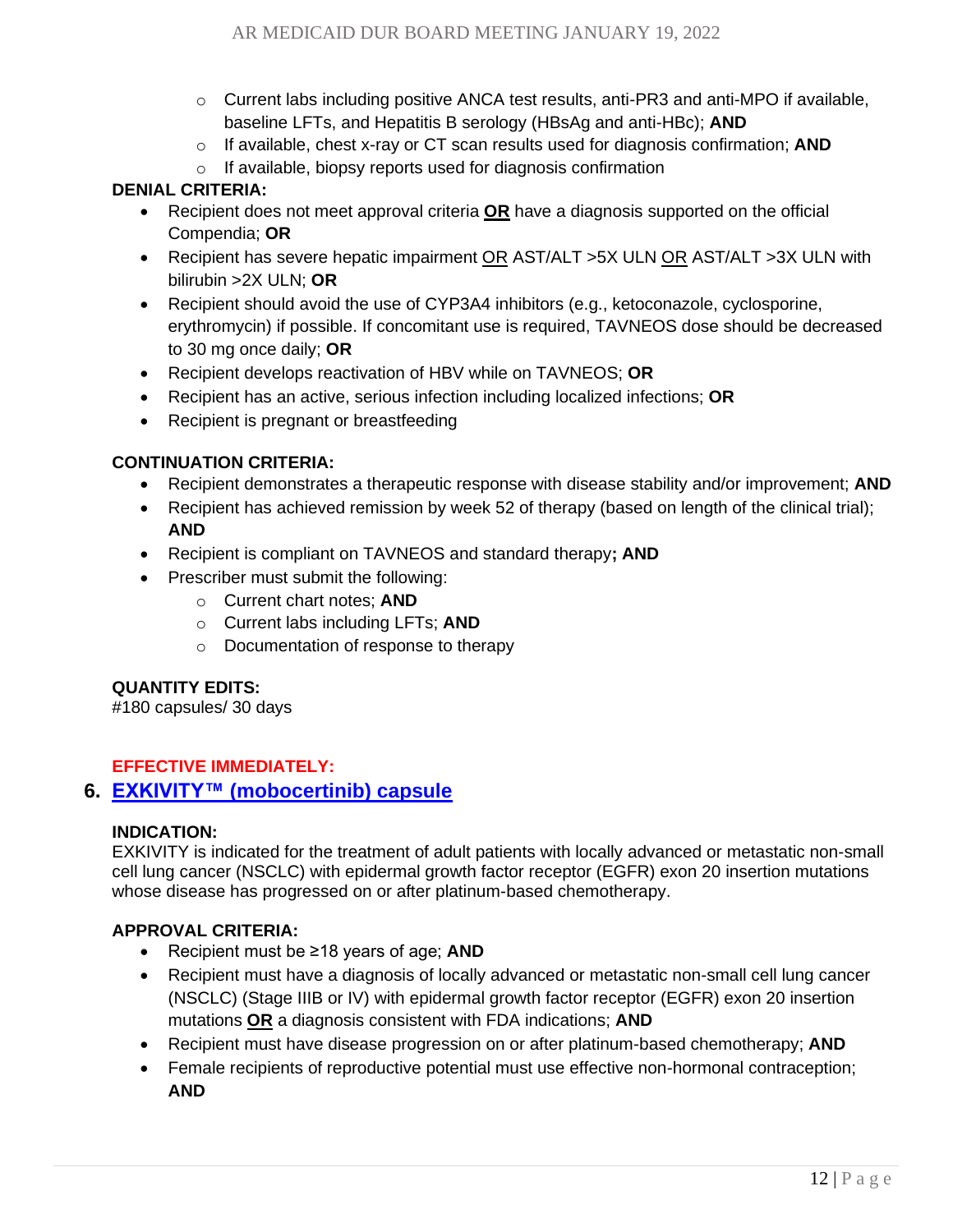- Recipient must have normal lab values for electrolytes (i.e., sodium, potassium, calcium, and magnesium). Prior to beginning medication, electrolyte abnormalities must be corrected; **AND**
- Prescriber must submit the following:
	- o Current chart notes; **AND**
	- o Documentation of previous therapy; **AND**
	- o Baseline QTc interval; **AND**
	- o Baseline left ventricular ejection fraction; **AND**
	- o Baseline labs including CBC and CMP; **AND**
	- o Documentation of treatment plan for possible diarrhea

- Recipient does not meet approval criteria **OR** have a diagnosis supported on the official Compendia; **OR**
- Recipient is pregnant; **OR**
- Recipient has severe renal impairment or severe hepatic impairment; **OR**
- Recipient requires hormonal contraceptives, strong or moderate CYP3A inducer, or strong or moderate CYP3A inhibitor (EXKIVITY dose may need to be adjusted); **OR**
- Recipient has a prolonged QTc interval (clinical trials included QT intervals of ≤ 450ms for males and ≤ 470ms for females) or being treated with medications known to cause Torsades de Pointes; **OR**
- Recipient has been diagnosed with interstitial lung disease or pneumonitis; **OR**
- Recipient has Grade 2 heart failure or Grade 3 or 4 decreased ejection fraction (EF <39%)

### **CONTINUATION CRITERIA:**

- Recipient must not demonstrate disease progression or unacceptable toxicity; **AND**
- Female recipients of reproductive potential remain on non-hormonal contraception; **AND**
- Recipient's lab values must remain within normal limits; **AND**
- Recipient must not have Grade 2 or greater heart failure or an EF <39%; **AND**
- Prescriber must submit the following:
	- o Current chart notes; **AND**
	- o Documentation of disease response; **AND**
	- o Current labs; **AND**
	- o Current cardiac function tests if available

## **QUANTITY EDITS:**

#124/31 days

### <span id="page-12-0"></span>**EFFECTIVE IMMEDIATELY:**

## **7. OPZELURA™ [\(ruxolitinib\) cream](#page-0-0)**

#### **INDICATION:**

OPZELURA is indicated for the topical short-term and non-continuous chronic treatment of mild to moderate atopic dermatitis in non-immunocompromised patients 12 years of age and older whose disease is not adequately controlled with topical prescription therapies or when those therapies are not advisable.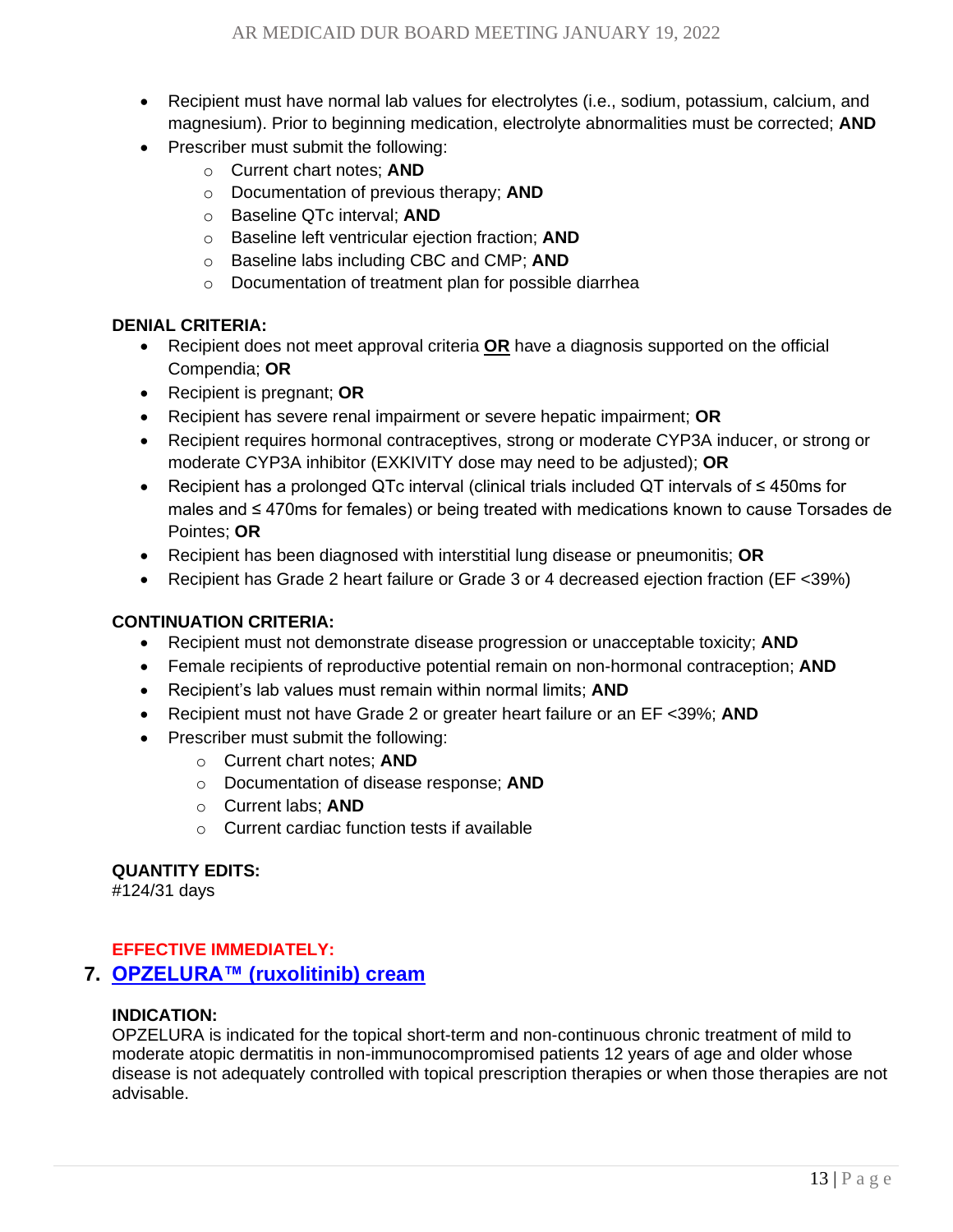#### Limitation of Use:

Use of OPZELURA in combination with therapeutic biologics, other JAK inhibitors or potent immunosuppressants such as azathioprine or cyclosporine is not recommended.

#### **APPROVAL CRITERIA:**

- Recipient must be ≥12 years of age; **AND**
- Recipient should have mild or moderate atopic dermatitis defined by an Investigator's Global Assessment (IGA) score of 2-3 out of a 0-4 scale **OR** a diagnosis consistent with FDA indications; **AND**
- Recipient must have uncontrolled mild to moderate atopic dermatitis with recent claims for topical corticosteroids and topical calcineurin inhibitors (TCI); **AND**
	- $\circ$  Trials of at least two different topical corticosteroid entities over a minimum of 60 days use with at least one topical corticosteroid being "high" potency (Class-2) or superpotent (Class-1) depending on location of atopic dermatitis; **AND**
	- o At least one trial of a TCI over a minimum of 30 days (i.e., tacrolimus, pimecrolimus); **AND**
- Prescriber must submit the following:
	- o Current chart notes; **AND**
	- o Documentation of previous therapies; **AND**
	- o Current IGA score; **AND**
	- o Current baseline Itch Numerical Rating Scale (Itch NRS); **AND**
- If approved, PA will be approved for 2 months

#### **DENIAL CRITERIA:**

- Recipient does not meet approval criteria **OR** have a diagnosis supported on the official Compendia; **OR**
- Recipient has a history of skin cancer; **OR**
- Recipient has severe atopic dermatitis; **OR**
- Recipient's atopic dermatitis affects greater than 20% of BSA; **OR**
- Prescriber requests continuance beyond 8 weeks without improvement; **OR**
- Recipient has been approved for biologics, JAK inhibitors, or potent immunosuppressants such as azathioprine or cyclosporine

### **CONTINUATION CRITERIA:**

- After 8 weeks, recipient has an improvement of IGA score to 0-1 **OR** ≥ 4 point improvement in itch NRS; **AND**
- Prescriber must submit the following:
	- o Current chart notes; **AND**
	- o Documentation of current IGA score and Itch NRS; **AND**
	- o Medical necessity to continue beyond 8 weeks

### **QUANTITY EDITS:**

2 tubes (120 gm)/ 30 days

### <span id="page-13-0"></span>**EFFECTIVE IMMEDIATELY:**

## **8. SCEMBLIX® [\(asciminib\) tablet](#page-0-0)**

### **INDICATION:**

SCEMBLIX is indicated for the treatment of adult patients with:

• Philadelphia chromosome-positive chronic myeloid leukemia (Ph+ CML) in chronic phase (CP), previously treated with two or more tyrosine kinase inhibitors (TKIs).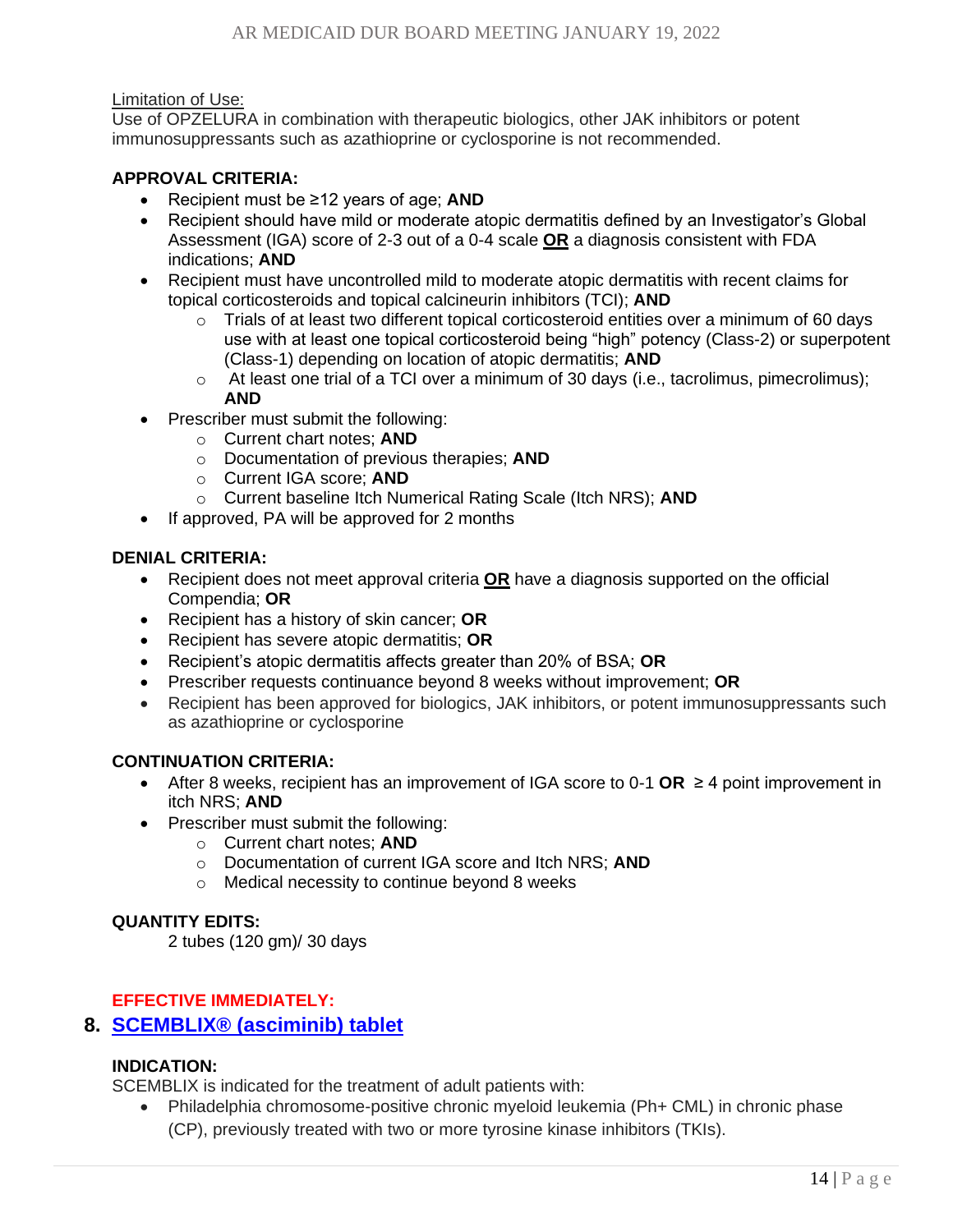• Ph+ CML in CP with the T315I mutation.

### **APPROVAL CRITERIA:**

- Recipient must be ≥18 years of age; **AND**
- Recipient must have a diagnosis of Philadelphia chromosome-positive chronic myeloid leukemia (Ph+ CML) in chronic phase (CP) with one of the following:
	- $\circ$  Recipients without the T315I mutation must previously have been treated with two or more tyrosine kinase inhibitors (TKIs) (e.g., imatinib, nilotinib, dasatinib, radotinib or ponatinib); **OR**
	- $\circ$  Recipients with the T315I mutation must have a trial and failure of ponatinib unless the development of the T315I mutation was determined after the ponatinib trial; **AND**
- Prescriber must submit the following:
	- o Current chart notes; **AND**
	- o Current labs including CBC, serum lipase, and amylase levels; **AND**
	- $\circ$  Genetic test results with confirmation of the Philadelphia chromosome and/or the BCR-ABL gene; **AND**
	- o Test results for the T315I mutation, if applicable; **AND**
	- o Previous therapy; **AND**
	- o Current blood pressure; **AND**
- Initial PA will be approved for 1 month to determine tolerability

#### **DENIAL CRITERIA:**

- Recipient does not meet approval criteria **OR** have a diagnosis supported on the official Compendia; **OR**
- Recipient without the T315I mutation must be able to tolerate the minimum dose of 40 mg daily (or 20 mg twice daily); Recipient with the T315I mutation must be able to tolerate the minimum dose of 160 mg twice daily; **OR**
- Recipient has uncontrolled hypertension; **OR**
- Recipient has baseline platelets <50 X 10<sup>9</sup> /L; **OR**
- Recipient has recent history of pancreatitis; **OR**
- Recipient is pregnant

#### **CONTINUATION CRITERIA:**

- Recipient has continued response without unacceptable toxicity; **AND**
- Prescriber must submit the following:
	- o Current chart notes; **AND**
	- $\circ$  Current labs including CBC (CBCs should be reviewed every 2 weeks for the first 3 months then monthly.), serum lipase and amylase levels (Labs must be checked at least monthly for monitoring pancreatitis.) Dosing should be based on these labs per the package insert.; **AND**
	- o Requested dose

#### **QUANTITY EDITS:**

20 mg--#60/ 30 days 40 mg--#60/ 30 days PA required for quantity override on patients with T315I mutation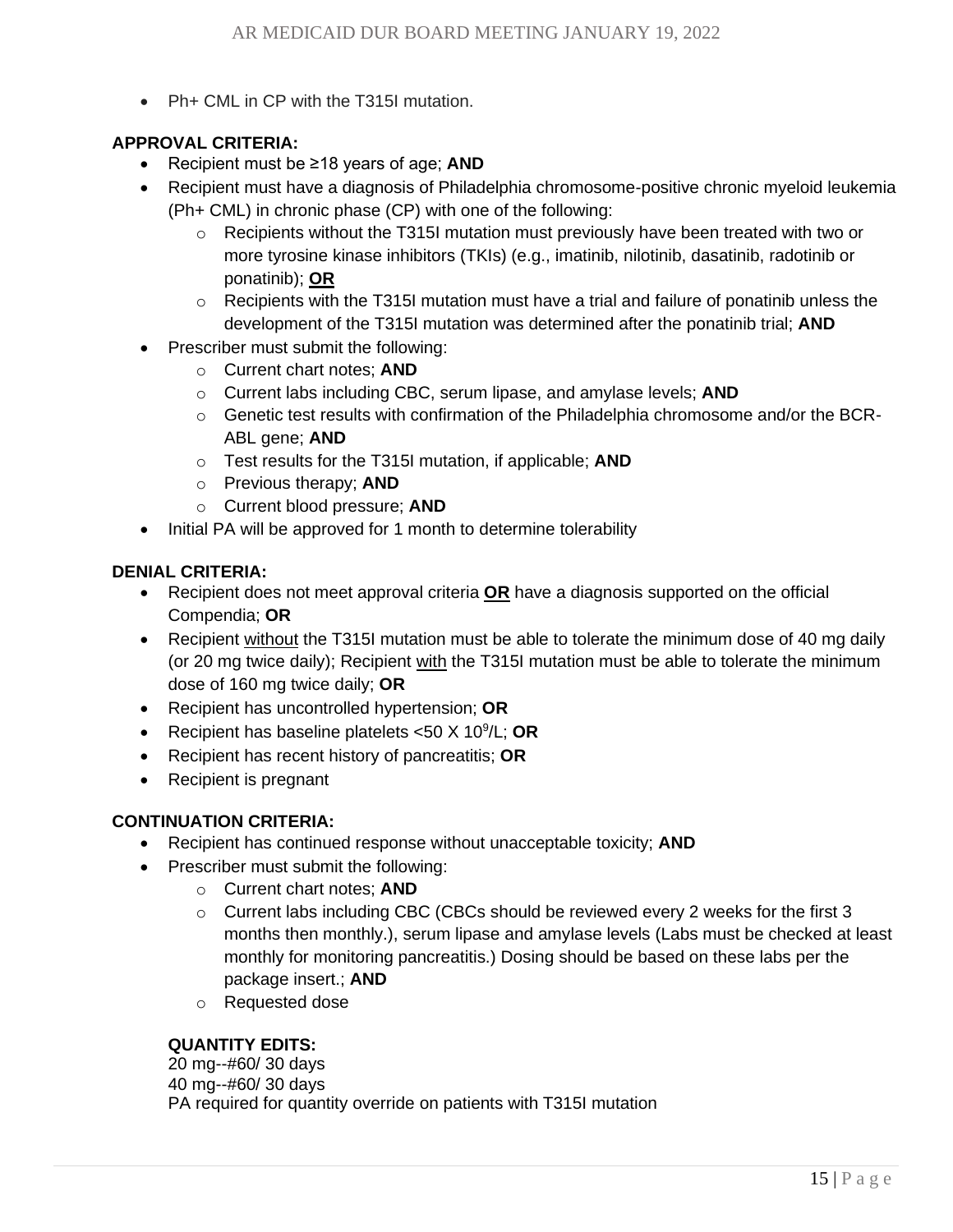#### <span id="page-15-0"></span>**EFFECTIVE IMMEDIATELY:**

**9. VUITY™ [\(pilocarpine\) drops](#page-0-0)**

#### **INDICATION:**

VUITY is indicated for the treatment of presbyopia in adults.

#### **APPROVAL CRITERIA:**

- Recipient must be ≥18 years of age; **AND**
- Recipient must have a diagnosis of presbyopia **OR** a diagnosis consistent with FDA approved indication; **AND**
- Prescriber must submit the following:
	- o Current chart notes; **AND**
	- o Medical necessity over other treatment options for presbyopia

#### **DENIAL CRITERIA:**

- Recipient does not meet approval criteria **OR** have a diagnosis supported on the official Compendia; **OR**
- Recipient has a history of glaucoma or ocular hypertension; **OR**
- Recipient has a history of cataract surgery, phakic intraocular lens surgery, corneal inlay surgery, radial keratotomy, or any intraocular surgery

#### **CONTINUATION CRITERIA:**

• Recipient has documented improvement in presbyopia defined as the patients gained 3 lines or more in mesopic, high contrast, binocular distance corrected near visual acuity (DCNVA)

### **QUANTITY EDITS:**

1 bottle per 22 days

#### <span id="page-15-1"></span>**EFFECTIVE IMMEDIATELY:**

#### **10. VOXZOGO™ [\(vosoritide\) vial](#page-0-0)**

#### **INDICATION:**

VOXZOGO is indicated to increase linear growth in pediatric patients with achondroplasia who are 5 years of age and older with open epiphyses.

- Recipient must be 5-17 years of age; **AND**
- Recipient must have a diagnosis of achondroplasia (ACH) **OR** a diagnosis consistent with FDA approved indications; **AND**
- Recipient must have open epiphyses; **AND**
- Prescriber who specializes in skeletal dysplasia (orthopedics, geneticist, or endocrinologist) must submit the following:
	- o Current chart notes; **AND**
	- o Genetic test results and radiologic findings confirming the diagnosis of achondroplasia; **AND**
	- o Baseline standing height; **AND**
	- o Current weight; **AND**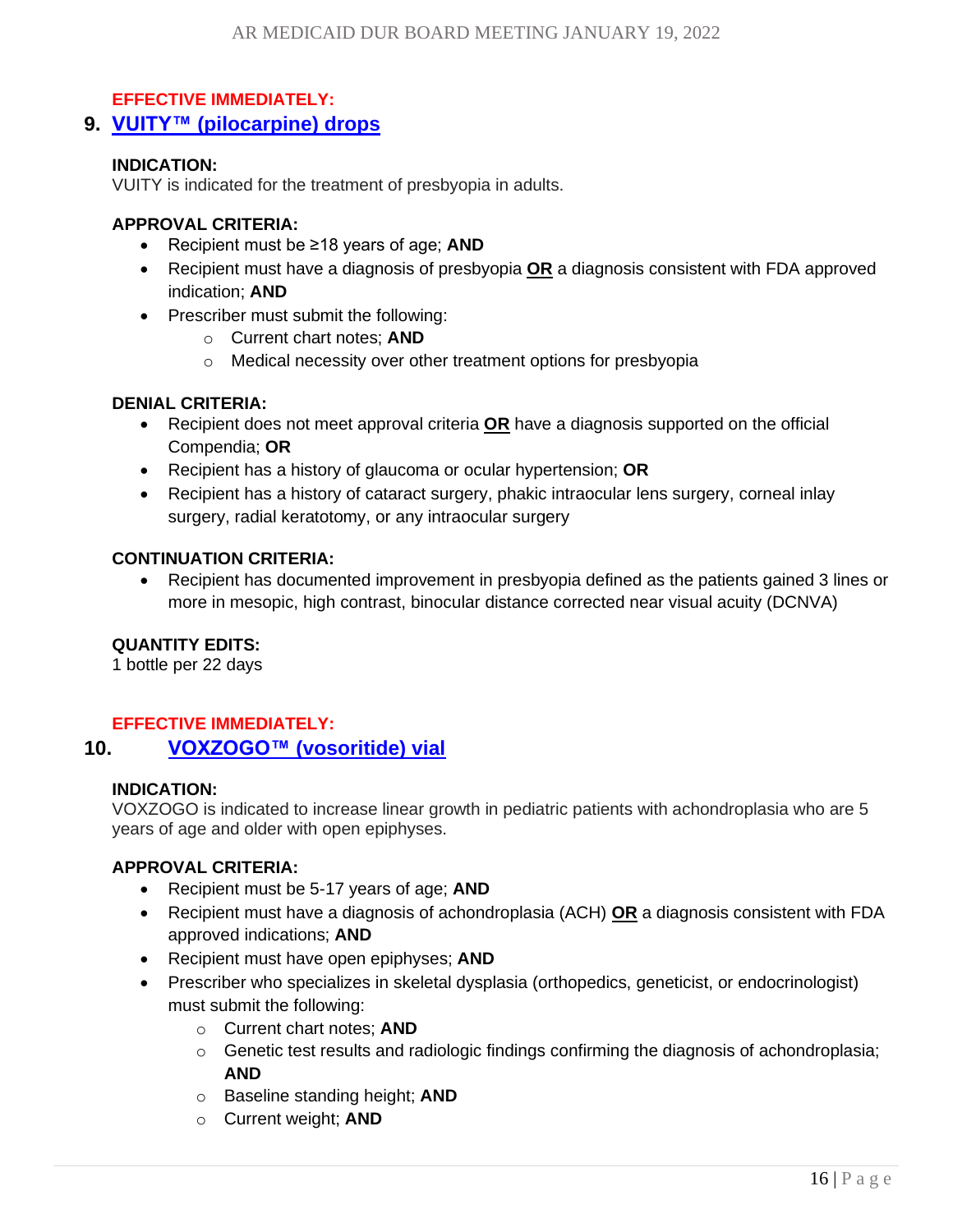- o Requested dose; **AND**
- o X-ray report demonstrating epiphyses status for patients yearly

- Recipient does not meet approval criteria **OR** have a diagnosis supported on the official Compendia; **OR**
- Recipient has closed epiphyses; **OR**
- Recipient has a diagnosis of hypochondroplasia or short stature condition other than ACH; **OR**
- Recipient has been treated with growth hormone in the previous 6 months

#### **CONTINUATION CRITERIA:**

- Recipient demonstrated a positive response with linear growth velocity after 1 year; **AND**
- Prescriber must submit the following:
	- o Current chart notes; **AND**
	- o Current standing height; **AND**
	- o Current weight; **AND**
	- o Requested dose; **AND**
	- o X-ray report demonstrating epiphyses status for patients yearly

#### **QUANTITY EDITS: Each strength--#30 vials/30 days (packaged in 10 vials per kit)**

#### <span id="page-16-0"></span>**EFFECTIVE IMMEDIATELY:**

## **11. CARBAGLU® [\(carglumic acid \) tablet](#page-0-0)**

#### **INDICATION:**

#### **1.1 Acute and Chronic Hyperammonemia due to N**‑**acetylglutamate Synthase (NAGS) Deficiency** CARBAGLU is indicated in pediatric and adult patients as:

- Adjunctive therapy to standard of care for the treatment of acute hyperammonemia due to NAGS deficiency.
- Maintenance therapy for the treatment of chronic hyperammonemia due to NAGS deficiency.

#### **1.2 Acute Hyperammonemia due to Propionic Acidemia (PA) or Methylmalonic Acidemia (MMA)**

CARBAGLU is indicated in pediatric and adult patients as adjunctive therapy to standard of care for the treatment of acute hyperammonemia due to PA or MMA.

- Recipient must have a diagnosis of hyperammonemia due to N-acetylglutamate Synthase (NAGS) deficiency, Propionic Acidemia (PA), or Methylmalonic Acidemia (MMA) **OR** a diagnosis consistent with FDA approved indication; **AND**
- Recipient must remain on standard of care therapy for acute, severe hyperammonemia, and CARBAGLU can be used alone in chronic NAGS; **AND**
- Prescriber must order a dose consistent with diagnosis and kidney function; **AND**
- Prescriber must submit the following:
	- o Current chart notes; **AND**
	- o Current labs including plasma ammonia levels and eGFR; **AND**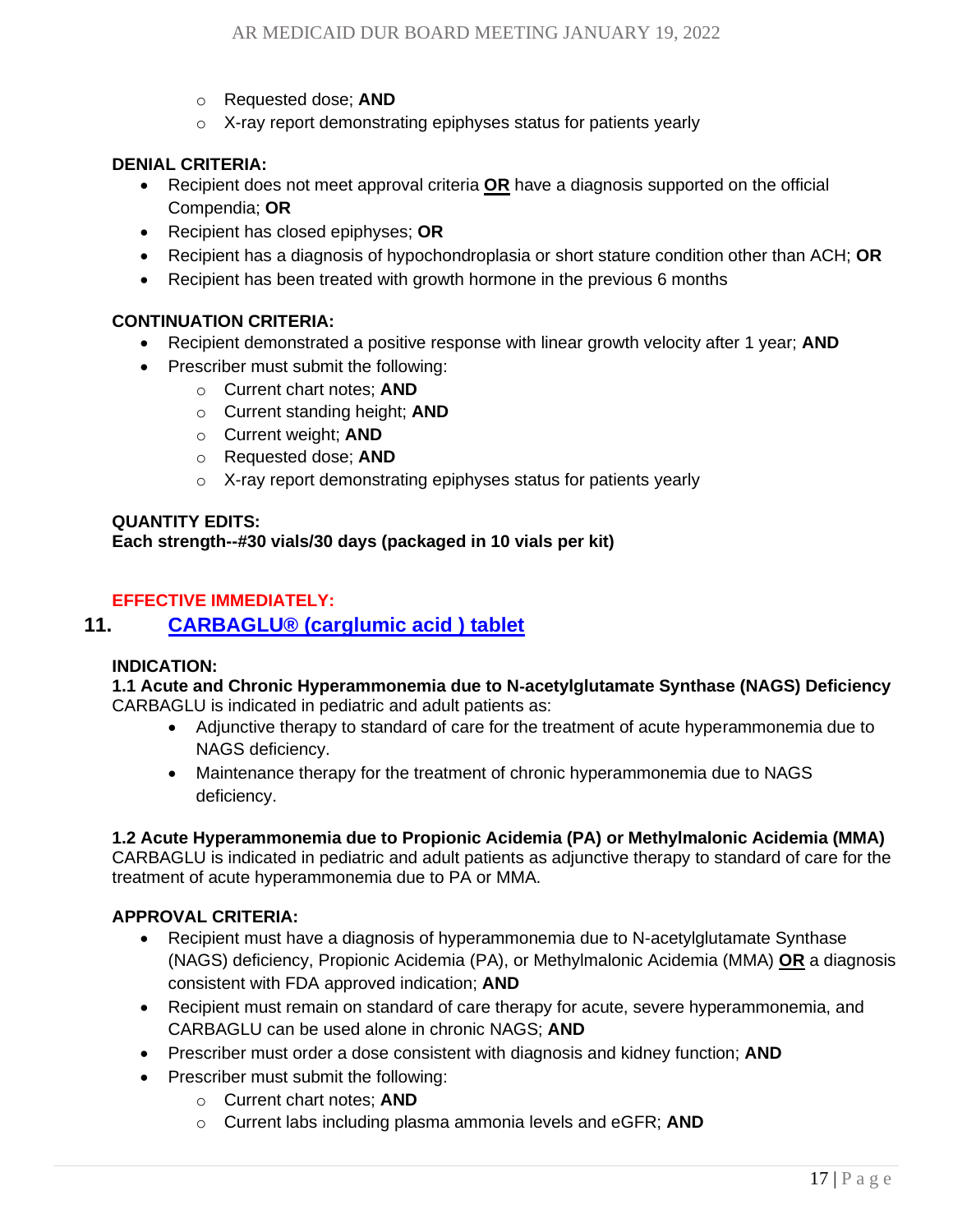- o Current weight; **AND**
- o Current BMI for recipients with PA or MMA weighing more than 15 kg; **AND**
- o Daily dose requested; **AND**
- o Documentation of adjunctive standard of care therapy for acute hyperammonemia; **AND**
- $\circ$  Number of days treated while hospitalized for PA or MMA (max of 7 days total)

- Recipient does not meet approval criteria **OR** have a diagnosis supported on the official Compendia; **OR**
- Prescriber requests therapy for PA or MMA for longer than 7 days total which includes doses received during hospitalization; **OR**
- Prescriber requests dose outside of guidance from package insert

#### **CONTINUATION CRITERIA:**

- Recipient with chronic NAGS has a positive response with plasma ammonia levels maintained in the normal range; **AND**
- Prescriber must submit the following:
	- o Current chart notes; **AND**
	- o Current labs including plasma ammonia levels and eGFR; **AND**
	- o Current weight; **AND**
	- o Daily dose requested

# <span id="page-17-0"></span>**12. [FRIENDLY REMINDERS](#page-0-0)**

- **1.** Any questions concerning various Medicaid topics (e.g., Medicaid enrollment, prescription coverage, provider manuals, and billing policies) may be researched using one of the following links.
	- **<https://medicaid.mmis.arkansas.gov/>**
	- **<https://humanservices.arkansas.gov/>**
	- **<https://arkansas.magellanrx.com/>**

Any questions about prescription drugs or drug claims for PASSE members must be directed to the specific PASSE organization taking care of that member. For more information about PASSE, please refer to the website: **<https://humanservices.arkansas.gov/about-dhs/dms/passe/>**

For questions about each PASSE organization, please refer to this website for contact information: **<https://humanservices.arkansas.gov/about-dhs/dms/passe/contact-us>**

**2. MAT (Medication Assisted Treatment) with buprenorphine/naloxone and psychosocial treatment or** 

**counseling:** Per the TIP 40: *Clinical Guidelines for the Use of Buprenorphine in the Treatment of Opioid Addiction*: *Treatment Improvement Protocol (TIP) Series 40*: "Pharmacotherapy alone is rarely sufficient treatment for drug addiction. For most patients, drug abuse counseling—individual or group—and participation in self-help programs are necessary components of comprehensive addiction care. As part of training in the treatment of opioid addiction, physicians should at a minimum obtain some knowledge about the basic principles of brief intervention in case of relapse. Physicians considering providing opioid addiction care should ensure that they are capable of providing psychosocial services, either in their own practices or through referrals to reputable behavioral health practitioners in their communities."

**[http://lib.adai.washington.edu/clearinghouse/downloads/TIP-40-Clinical-Guidelines-for-the-Use-of-](http://lib.adai.washington.edu/clearinghouse/downloads/TIP-40-Clinical-Guidelines-for-the-Use-of-Buprenorphine-in-the-Treatment-of-Opioid-Addiction-54.pdf)[Buprenorphine-in-the-Treatment-of-Opioid-Addiction-54.pdf](http://lib.adai.washington.edu/clearinghouse/downloads/TIP-40-Clinical-Guidelines-for-the-Use-of-Buprenorphine-in-the-Treatment-of-Opioid-Addiction-54.pdf)**

**3. For vaccine billing and updates, visit the Welcome to Arkansas webpage. <https://humanservices.arkansas.gov/> <https://humanservices.arkansas.gov/covid-19/dhs-response-to-covid-19/updates-for-providers/>**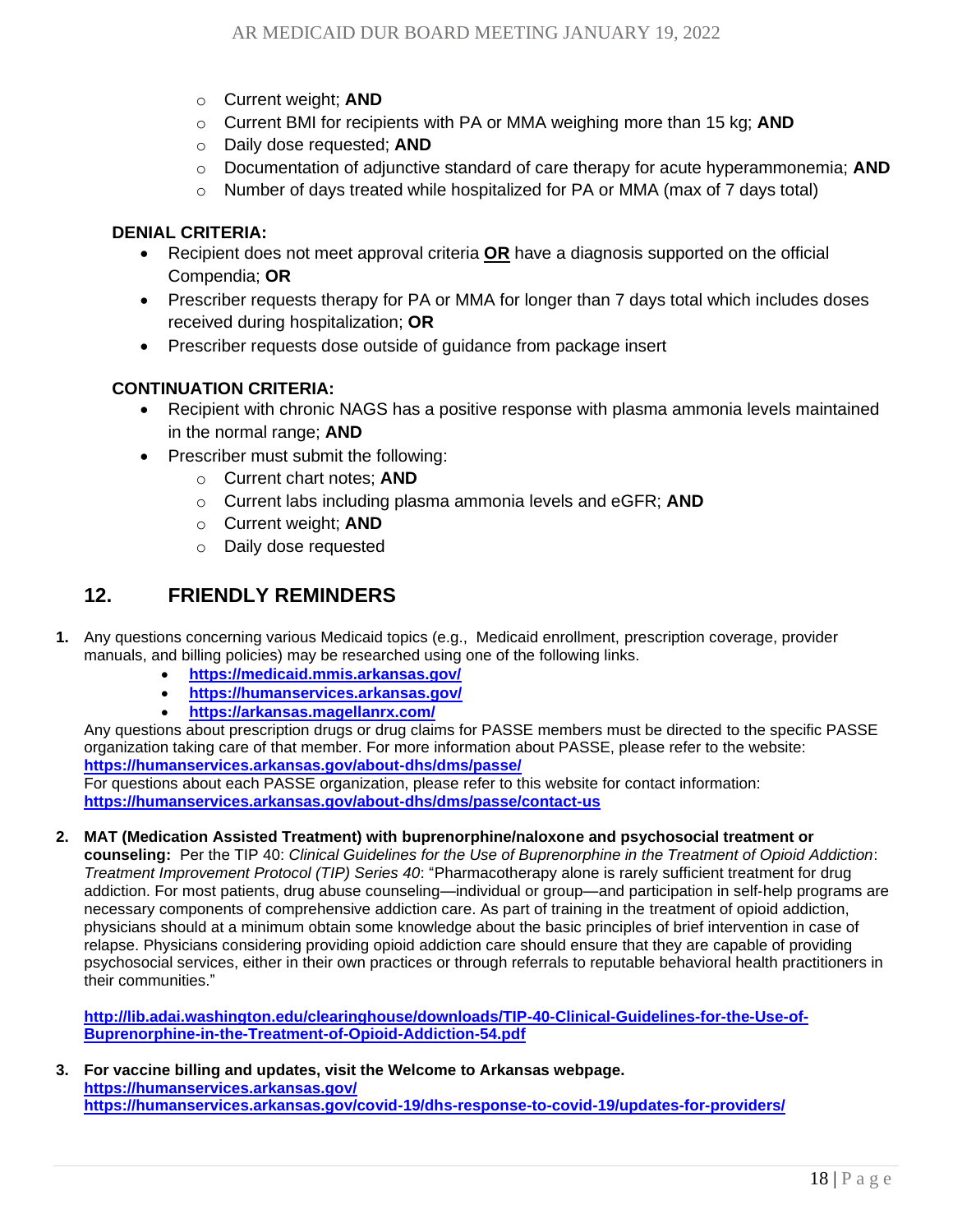For adult vaccines (ages 18 and above), the following HCPCS and CPT codes are to be used in conjunction with the vaccine being administered:

G0008 – Influenza immunization

90471 – First vaccine administered

90472 – Subsequent vaccines administered

The **Injection administration code, T1502** will continue to be payable for clients of all ages. **T1502** may be used for billing the administration of subcutaneous and/or intramuscular injections only.

If you have questions regarding this notice, please contact the Provider Assistance Center at 1-800-457-4454 (Toll-Free) within Arkansas or locally and out-of-state at (501) 376-2211.

Arkansas Medicaid provider manuals (including update transmittals), official notices, notices of rulemaking, and remittance advice (RA) messages are available for download from the Arkansas Medicaid website: **<https://medicaid.mmis.arkansas.gov/Provider/Docs/Docs.aspx/>**

If assistance is needed with a Medicaid vaccine or immunization billing issue, the MMIS outreach specialists are available to help. Please refer to this website to find the outreach/provider rep for your pharmacy: **<https://afmc.org/health-care-professionals/arkansas-medicaid-providers/mmis-outreach-specialists/>**

#### **4. INCARCERATED PERSONS:**

The Medicaid Pharmacy Program is prohibited by federal regulations, 42 C.F.R. §435.1009 and §435.1010, from paying for drug claims for Medicaid clients who, on the date the prescription is filled, is incarcerated in a correctional or holding facility, including juvenile correctional facilities, and are detained pending disposition of charges, or are held under court order as material witnesses. If medications are requested for incarcerated Medicaid clients, including clients in a juvenile correctional facility, **the medications cannot be billed to Medicaid Pharmacy Program and are subject to recoupment if billed to Medicaid**. Pharmacists should contact the correctional facility regarding the facility's reimbursement procedures for the requested medications.

- **5. Suboxone Film (buprenorphine/naloxone) once daily dosing:** as stated in the Suboxone Film package insert, the FDA approved dose for treating opioid addiction is prescribing the total daily dose as one single daily dose. "After treatment induction and stabilization, the maintenance dose of SUBOXONE sublingual film is generally in the range of 4 mg/1 mg buprenorphine/naloxone to 24 mg/6 mg buprenorphine/naloxone per day depending on the individual patient and clinical response. **The recommended target dosage of SUBOXONE sublingual film during maintenance is 16 mg/4 mg buprenorphine/naloxone/day as a single daily dose**. Dosages higher than 24 mg/6 mg daily have not been demonstrated to provide a clinical advantage."
- **6. REGARDING MANUAL REVIEW PA REQUESTS:** Prior authorization (PA) requests for drugs that require a clinical manual review prior approval, require a prior authorization request for a drug as an exception to established point of sale prior approval criteria algorithm, or require a request for non-preferred drugs on the PDL, are all reviewed on a case-by-case basis through a manual review process. All manual review requests for prior authorization require, at a minimum, the prescriber to provide a letter explaining the medical necessity for the requested drug along with all written documentation to substantiate the medical necessity, e.g., chart notes, pharmacy printouts for cash, printout of private insurance paid drugs, lab results, etc. **Please note that starting the requested drug, including long-acting injectable antipsychotic agents, through either inpatient use, the use of office "samples", or by any other means, prior to a prior authorization request being reviewed and approved by the Medicaid Pharmacy Program does not necessitate Medicaid Pharmacy Program approval of the requested drug.**
- **7. REGARDING EMERGENCY OVERRIDE**: In an emergency, for those drugs for which a five-day supply can be dispensed, an Arkansas Medicaid enrolled pharmacy provider may dispense up to a five-day supply of a drug that requires prior authorization (e.g., a drug that requires a clinical PA or requires a PA for a non-preferred drug). **This provision applies only in an emergency when the MMA Prescription Drug Help Desk and the State Medicaid Pharmacy Program offices are closed, and the pharmacist is not able to contact the prescribing provider to change the prescription.** The Emergency Supply Policy does not apply to drugs that are not covered by the State. Frequency of the emergency override is limited to once per year per drug class for non-LTC clients and once per 60 days per drug class for LTC clients.

To submit a claim using this emergency provision, the pharmacy provider must submit "03" in the Level of Service (418-DI) field. For any Schedule-II controlled substance filled using the Medicaid Emergency Override process, please refer to the Arkansas State Board of Pharmacy regulations regarding partial fill of a Schedule-II controlled substance. See information posted on the Medicaid Pharmacy Program website, [https://arkansas.magellanrx.com/provider/documents/.](https://arkansas.magellanrx.com/provider/documents/)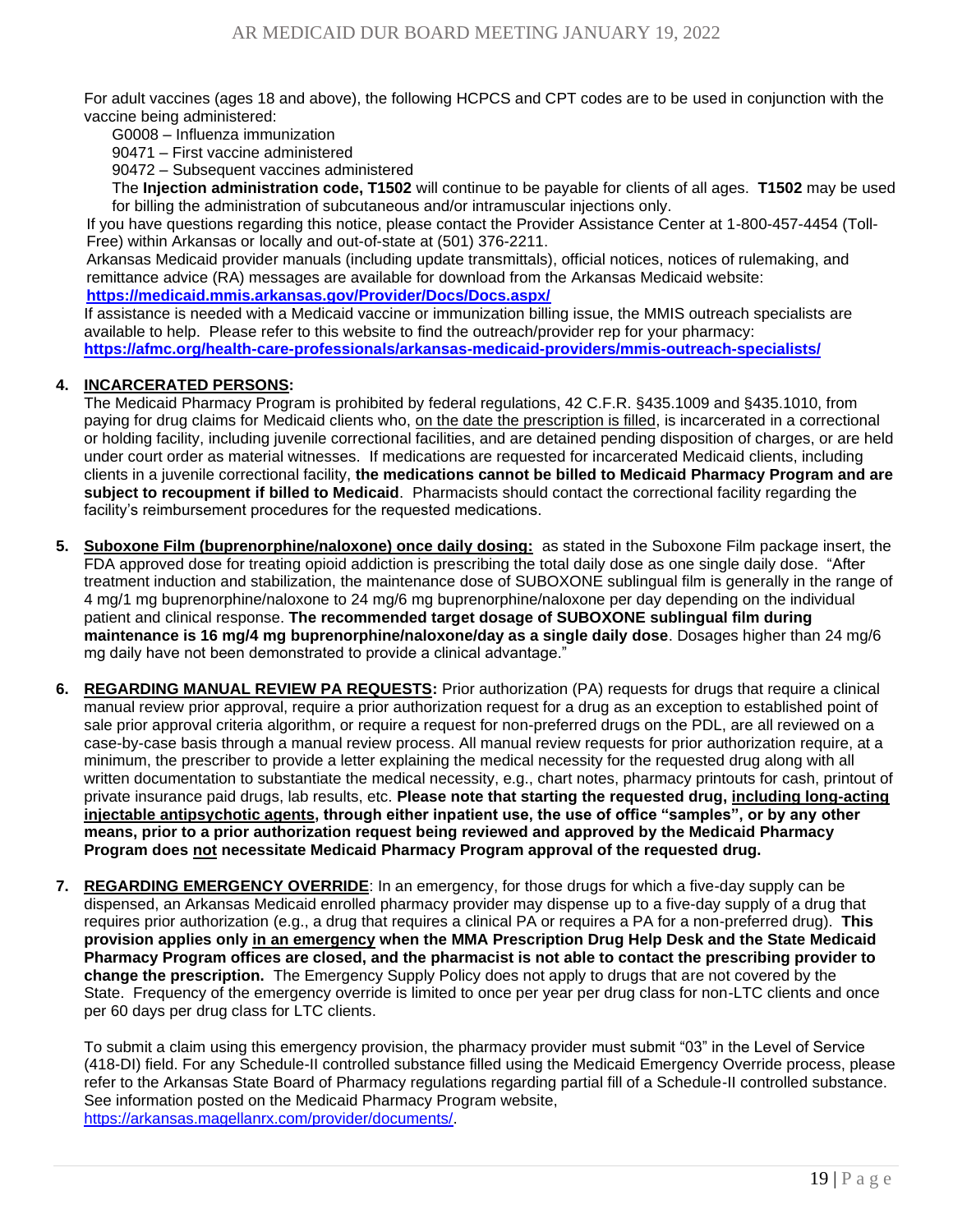#### **8. HARD EDIT ON EARLY REFILL:**

#### **Non-controlled drugs:**

The hard edit disallowing early refills (ER) for non-controlled drugs sooner than 75% of days' supply expended was implemented on February 16, 2016. Pharmacies will no longer be able to override the ProDUR early refill edit to refill non-controlled drugs sooner than 75% of the days' supply has elapsed. Refills for non-controlled drugs sooner than 75% of the days' supply elapsed will require a manual review PA, and the pharmacy or prescriber must provide documentation to Medicaid that the dose was increased during the month which caused the prescription to run out sooner than expected/calculated. The increased dose must be within the allowed Medicaid dose edits or an approved PA must be in the system for the client for the higher dose or an early refill PA will not be approved.

#### **Controlled drugs:**

The hard edit disallowing early refills (ER) for controlled drugs sooner than 90% of days' supply expended was implemented January 20, 2021. This change includes opioids, CII stimulants, benzodiazepines, sedative hypnotics, etc.

**9. REFILL TOO SOON ACCUMULATION LOGIC:** When a pharmacy refills a prescription claim early, the Medicaid system began adding together the accumulated "early days" filled. Each prescription is tracked by the Generic Sequence Number (GSN), which means the drug claim is the same generic name, same strength, and same dosage form, rather than tracking by prescription number or NDC.

#### **Non-controlled drugs:**

Once the client has accumulated an *extra* 12 days' supply for that GSN for non-controlled drugs, any incoming claim that is early will reject at point of sale. The accumulation edit is set so that the client cannot accumulate more than an *extra* 12 days' supply early during a 180-day period for non-controlled drugs.

#### **Controlled drugs:**

.

The RTS logic with Early Refill Accumulation Limit edit for controlled drugs will only allow an *extra* 7-days' supply accumulation through early fills in previous 180-day period.

**10. REVERSE AND CREDIT MEDICAID PRESCRIPTIONS NOT PROVIDED TO CLIENT:** Pharmacies are required to reverse and credit back to Medicaid original prescriptions and refills if the medication was not provided to the client. Pharmacies should reverse and credit Medicaid within 14 days of the date of service for any prescription that was not provided to the client. See the Provider Manual Update Transmittal or the Pharmacy Provider Manual Section 213.200.

#### **11. ANTIPSYCHOTIC AGENT CRITERIA FOR CHILDREN:**

#### **< 18 YEARS OF AGE:**

Each new start of any antipsychotic agent for children < 18 years of age require a completed/signed informed consent form, current metabolic labs, and documentation of medical necessity with chart notes. Clients have an ongoing requirement for labs for metabolic monitoring every 6 months. When any provider sends a patient, who is less than 18 years of age for the required metabolic labs for the antipsychotic agents, the provider must include the PCP's name and Medicaid ID number on the lab order request form. It does not have to be the PCP ordering the labs. Please refer to the Physician/Independent Lab/CRNA/Radiation Therapy Center Provider Manual, Section II, 245.000 B.

For those providers who have not had their own version of the Informed Consent form approved for use with Medicaid PA requests and who use the Medicaid Informed Consent form for antipsychotic agents, the form may be found at the following link. <https://arkansas.magellanrx.com/client/docs/rxinfo/MedInformedConsent.pdf>

#### **< 10 YEARS OF AGE:**

Medicaid currently requires a manual review PA of any antipsychotic agent prescribed for children less than 10 years of age (i.e., age 9 years and under) for all new starts on an antipsychotic agent, including a change in the chemical entity for children currently on an antipsychotic agent. All documentation, chart notes, signed informed consent, and required lab work must be submitted, and the manual review will be performed by the Medicaid Pharmacy Program psychiatrist.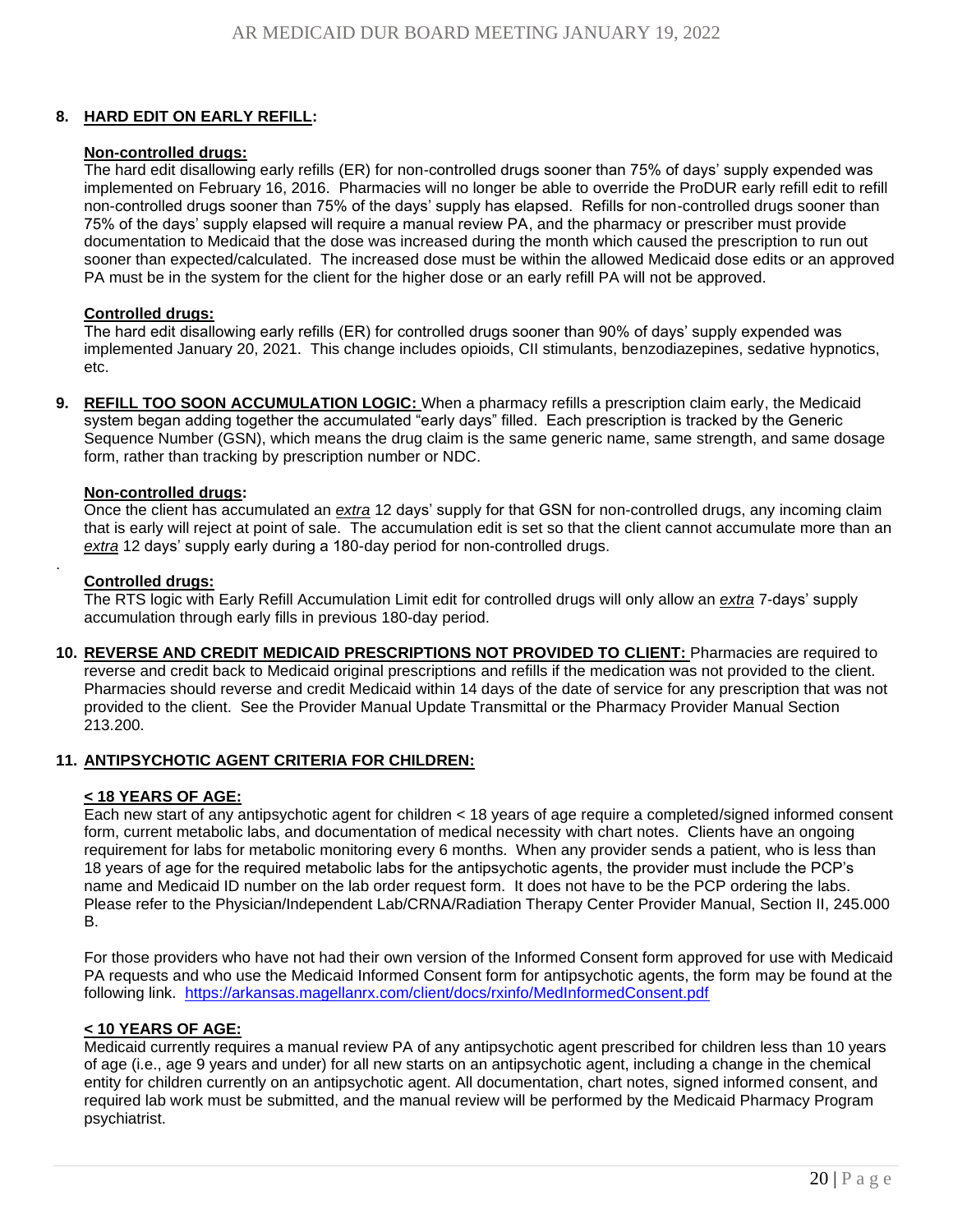- **12. THE AR MEDICAID PHARMACY PROGRAM REIMBURSES ENROLLED PHARMACY PROVIDERS FOR COVERED OUTPATIENT DRUGS FOR MEDICAID CLIENTS WITH PRESCRIPTION DRUG BENEFITS:** Only medications prescribed to that client can be billed using the client's Medicaid ID. If medications are needed to treat remaining family members, each prescription must be billed accordingly to each family member's Medicaid ID number. Sanctions may be imposed against a provider for engaging in conduct that defrauds or abuses the Medicaid program. This could include billing a child's medication to a parent's Medicaid ID number and vice-versa.
- **13. ANY REIMBURSEMENT RATES STATED IN THIS MEMORANDUM (OR ANY PREVIOUS MEMORANDUMS) ARE FOR REFERENCE PURPOSES ONLY AND SUBJECT TO CHANGE:** AR Medicaid Pharmacy Program reimbursement methodology changed based on the requirements in the Affordable Care Act (ACA) and requirements of §447.502 of the final regulation and based on the CMS imposed final implementation date of April 1, 2017. The pricing methodology is lesser of methodology that applies to all brand or generic drugs for usual and customary charge, or NADAC, or ACA FUL, or SAAC. If the NADAC is not available, the allowed ingredient cost shall be WAC + 0%, SAAC, or ACA FUL. The Professional Dispensing Fee has been increased to \$9 for Brand Drugs and \$10.50 for Preferred Brand Drugs and all Generics. Reimbursement rates stated in this memo are in no way a contractual obligation by Arkansas Medicaid. NADAC pricing is subject to change and any pricing stated is only current as of the date this memo was drafted. Current Generic Upper Limits (GUL) or Maximum Allowable Cost (MAC) that have been issued at the State and or Federal level, along with State issued Capped Upper Limits (CAP), can be found on the Arkansas Medicaid website:<https://arkansas.magellanrx.com/provider/documents/>A coversheet for the NADAC Help Desk Request for Medicaid Reimbursement Review form can be found on the Arkansas Medicaid website: [https://arkansas.magellanrx.com/client/docs/rxinfo/ARRx\\_NADAC\\_Request\\_Medicaid\\_Reimbursement\\_Review\\_For](https://arkansas.magellanrx.com/client/docs/rxinfo/ARRx_NADAC_Request_Medicaid_Reimbursement_Review_Form.pdf) [m.pdf](https://arkansas.magellanrx.com/client/docs/rxinfo/ARRx_NADAC_Request_Medicaid_Reimbursement_Review_Form.pdf)
- **14. ELECTRONIC PROVIDER MEMO:** To reduce paper waste beginning April 2019, Arkansas Medicaid will no longer mail Pharmacy Program Provider Memos. An electronic message will be sent to all Medicaid enrolled prescribing providers and pharmacy providers as an alert message when the complete Provider Memo is posted on the Arkansas Medicaid Pharmacy Program website.

NOTE: To ensure you receive the notification email, please verify that your email is correct in the Arkansas Medicaid provider portal. Department of Human Services correspondence would also be included in this effort to reduce paper waste. To ensure that all correspondence is received, we ask that each provider verify that the provider portal has the correct email address used for your business communications.

The Arkansas Medicaid Pharmacy Program Provider Memos can be found at [https://medicaid.mmis.arkansas.gov/Provider/Provider.aspx.](https://medicaid.mmis.arkansas.gov/Provider/Provider.aspx) To access the memos, select the OTHER LINKS dropdown menu in the upper-left corner of the screen, click MAGELLAN MEDICAID ADMINISTRATION, select the ADMINISTRATOR box, select the RESOURCES drop-down menu in the upper-right corner, click DOCUMENTS, select the PHARMACY tab in the top row of tabs, and then click MEMORANDUMS. The Memo can also be found at: [https://arkansas.magellanrx.com/provider/documents/.](https://arkansas.magellanrx.com/provider/documents/) To access the memos, select the PHARMACY tab and then click MEMORANDUMS.

An added benefit of viewing the Medicaid Pharmacy Program Provider Memo online is the search feature, which will allow a more accessible and efficient user experience. To use this feature, use the shortcut by pressing the Ctrl + F keys, enabling a keyword search. Starting with the January 2018 memo, the online versions of the Provider Memos will also contain active hyperlinks in the Table of Contents. To activate these hyperlinks, open the Provider Memo, hover the mouse over the Table of Contents, press the Ctrl key until the mouse cursor ("hand") appears, then place the cursor on the item desired and click the mouse. The hyperlink in the Table of Content will then redirect to the corresponding chapter of the Provider Memo.

**15. [OPIOID INFORMATION ON THE MAGELLAN WEBSITE:](#page-0-0)** To provide educational materials to prescribers and pharmacists on opioid dosing, opioid use disorder, medication assisted treatment and polypharmacy, an opioid information tab has been added to the Magellan Health website. <https://arkansas.magellanrx.com/client/documents>

#### **16. [HEPATITIS C TREATMENT INFORMATION](#page-0-0)**